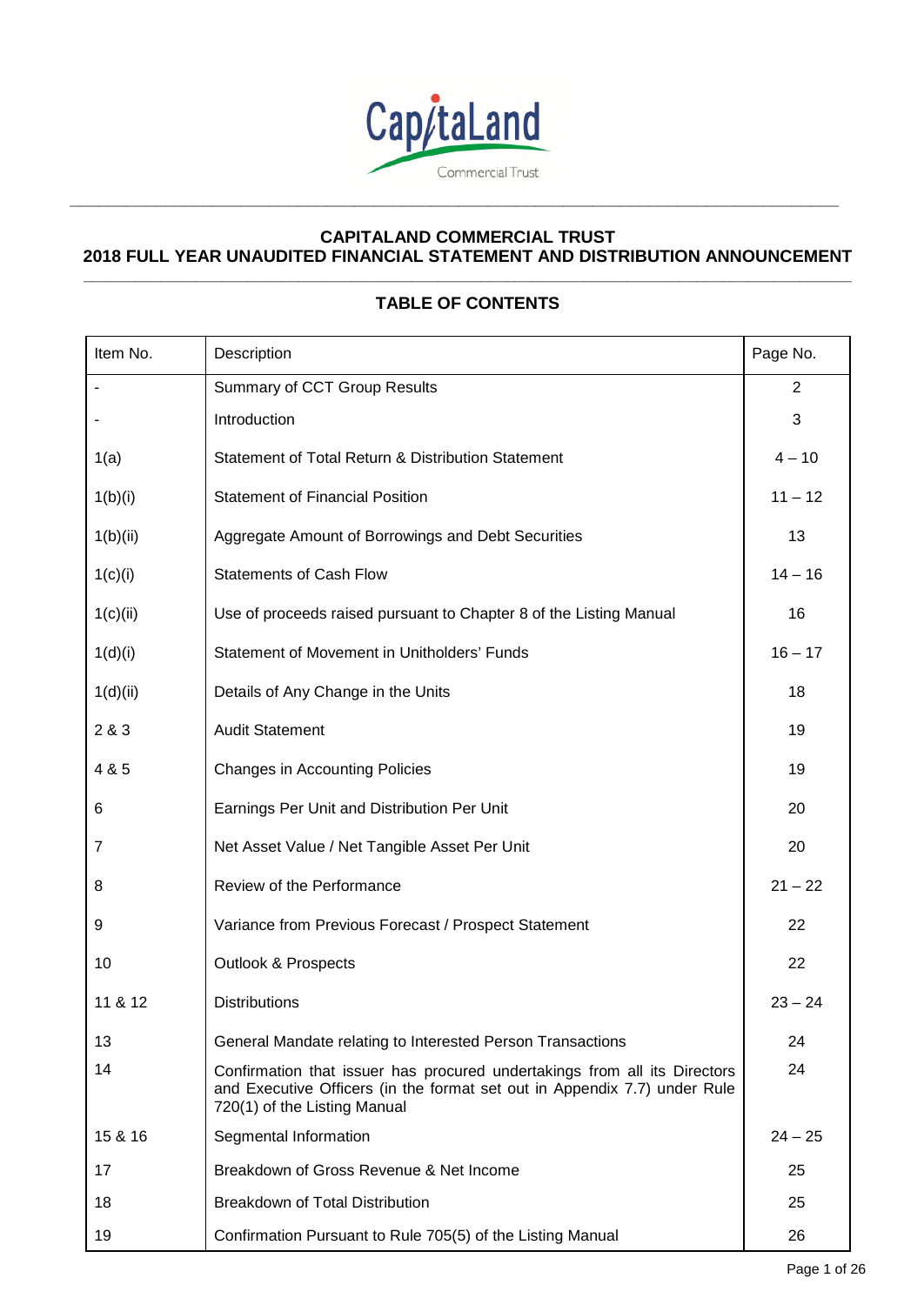### **SUMMARY OF CCT GROUP RESULTS**

|                                       | <b>Notes</b> | 4Q 2018 | 4Q 2017 | Change<br>$\%$ | 2H 2018 | 2H 2017 | Change<br>$\%$ | FY 2018 | FY 2017 | Change<br>$\%$ |
|---------------------------------------|--------------|---------|---------|----------------|---------|---------|----------------|---------|---------|----------------|
| Gross Revenue (S\$'000)               |              | 99,025  | 86,292  | 14.8           | 199,535 | 160,437 | 24.4           | 393,968 | 337,457 | 16.7           |
| Net Property Income (S\$'000)         |              | 79,267  | 67,955  | 16.6           | 159,664 | 126,510 | 26.2           | 314,610 | 265,468 | 18.5           |
| Distributable Income (S\$'000)        | η            | 83,057  | 75,031  | 10.7           | 165,742 | 148,140 | 11.9           | 321,731 | 288,899 | 11.4           |
| Distribution Per Unit ("DPU") (cents) | 3            | 2.22    | 2.08    | 6.7            | 4.42    | 4.10    | 7.8            | 8.70    | 8.66    | 0.5            |

Notes:

- (1) Gross revenue and net property income in 4Q 2018, 2H 2018 and FY 2018 increased over the corresponding periods last year mainly due to contributions from Asia Square Tower 2 ("AST2") and Gallileo, acquired on 1 November 2017 and 18 June 2018 respectively, that offset the loss in gross revenue and net property income arising from the divestments of One George Street, Golden Shoe Car Park and Wilkie Edge in 2017, and Twenty Anson on 29 August 2018.
- (2) Distributable income in 4Q 2018 included tax-exempt income of S\$3.9 million from dividends received from wholly owned subsidiaries that own AST2 and Gallileo.
- (3) 4Q 2018 DPU of 2.22 cents and 2H 2018 DPU of 4.42 cents were computed based on 3,744.4 million CCT units ("Units") issued as at 31 December 2018, which included the 130.0 million new CCT units issued for the equity placement on 28 May 2018 ("Equity Placement"). 4Q 2017 DPU of 2.08 cents and 2H 2017 DPU of 4.10 cents, were computed based on 3,608.1 million Units issued as at 31 December 2017.

FY 2018 DPU of 8.70 cents comprise of 1H 2018 DPU of 4.28 cents and 2H 2018 DPU of 4.42 cents and FY 2017 DPU of 8.66 cents which comprise of 1H 2017 DPU of 4.56 cents and 2H 2017 DPU of 4.10 cents.

| <b>Distribution</b>       | 1 July 2018 to 31 December 2018                                                                                                                       |
|---------------------------|-------------------------------------------------------------------------------------------------------------------------------------------------------|
| <b>Distribution Type</b>  | Taxable income<br>ii) Tax-exempt income                                                                                                               |
| Distribution Rate         | 4.42 cents per unit comprising:<br>Taxable income distribution 4.22 cents per unit; and<br>ii) Tax-exempt income distribution of 0.20 cents per unit. |
| <b>Books Closure Date</b> | Friday, 1 February 2019                                                                                                                               |
| Payment Date              | Thursday, 28 February 2019                                                                                                                            |

### **DISTRIBUTION AND BOOKS CLOSURE DATE**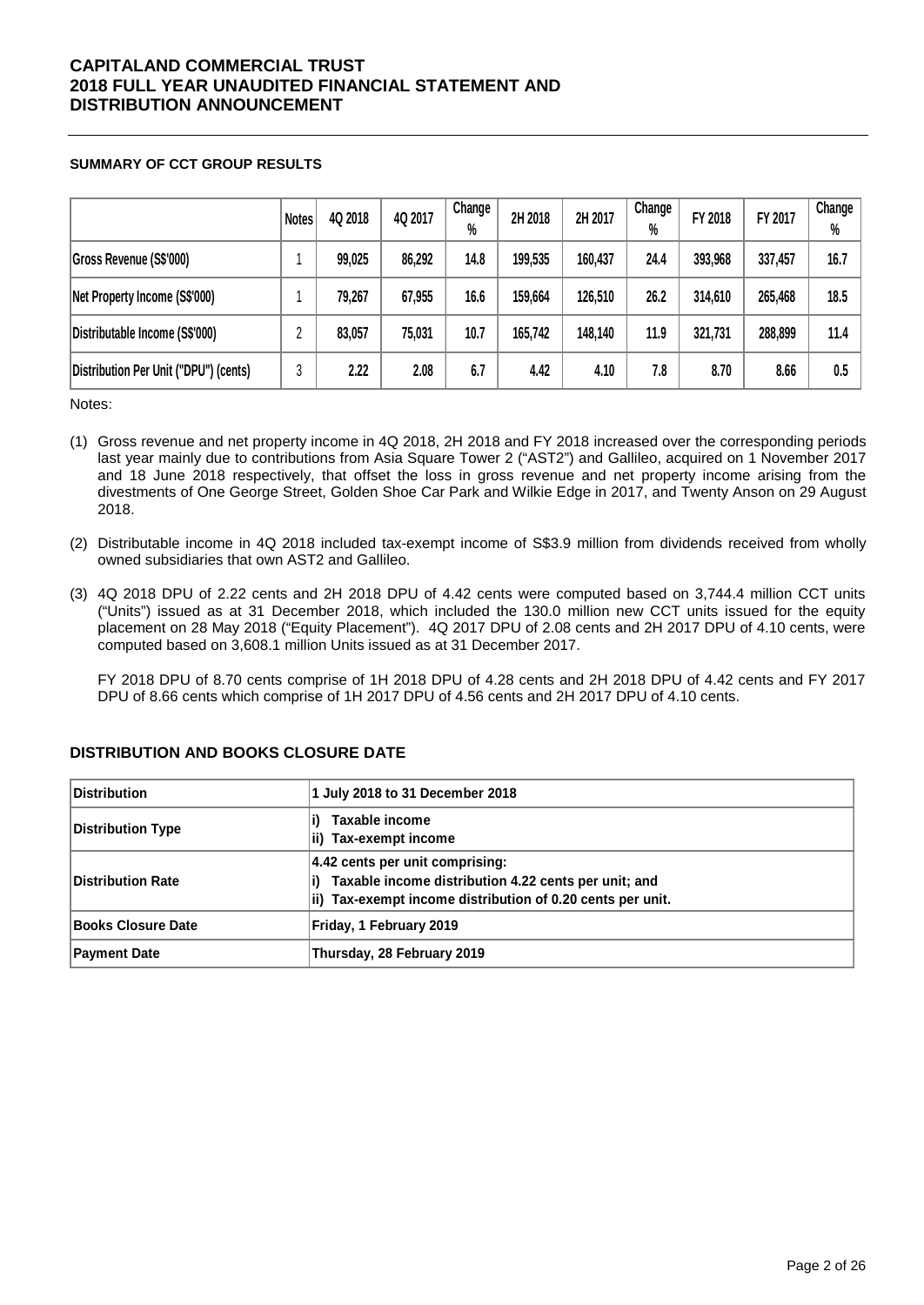### **INTRODUCTION**

CapitaLand Commercial Trust ("CCT") was established pursuant to a trust deed dated 6 February 2004 (as amended) executed between CapitaLand Commercial Trust Management Limited, as manager of CCT (the "Manager") and HSBC Institutional Trust Services (Singapore) Limited, as trustee of CCT (the "CCT Trustee").

As at 31 December 2018, CCT's property portfolio comprises:

- (1) Capital Tower
- (2) Six Battery Road
- (3) 21 Collyer Quay ("HSBC Building")
- (4) Bugis Village
- (5) CapitaGreen, held through wholly owned MSO Trust
- (6) Asia Square Tower 2 ("AST2"), held through wholly owned Asia Square Tower 2 Pte. Ltd. ("AST2 Co."), which is in turn held by MVKimi (BVI) Limited (collectively referred to as "AST2 Group")
- (7) Raffles City Singapore, held through CCT's 60.0% interest in RCS Trust
- (8) One George Street, held through CCT's 50.0% interest in One George Street LLP ("OGS LLP")
- (9) CapitaSpring, a redevelopment of the former Golden Shoe Car Park, held through CCT's 45.0% interest in Glory Office Trust ("GOT") and Glory SR Trust ("GSRT")
- (10) Gallileo, an office building in Frankfurt, Germany, held through CCT's 94.9% interest in Gallileo Property S.a.r.l. ("Gallileo Co."), which is in turn held by special purpose vehicles CCT Galaxy Two Pte. Ltd. and CCT Galaxy One Pte. Ltd. ("Galaxy SPVs") (collectively referred to as "Gallileo Group").

CCT also owns approximately 10.9% of MRCB-Quill REIT ("MQREIT"), a commercial REIT listed in Malaysia.

On 1 January 2018, CCT entered into a master lease arrangement with AST2 Co. to lease AST2 for a period of 21 years. Following this master lease arrangement, rental income from AST2 is collected by CCT. CCT in turn pays an annual master lease rent to AST2 Co..

On 5 March 2018 and 21 March 2018, CCT MTN Pte. Ltd. ("CCT MTN"), a wholly owned subsidiary of CCT, issued fixed rate notes of S\$300 million due 5 March 2024 and S\$200 million due 21 March 2025, through its S\$2.0 billion Multicurrency Medium Term Note Programme ("MTN Programme") at 3.17% and 3.327% per annum respectively. Proceeds from the issuances were used to refinance borrowings of CCT.

On 14 March 2018 and 4 September 2018, HSBC Institutional Trust Services (Singapore) Limited, in its capacity as the trustee-manager of RCS Trust, issued fixed rate notes of S\$275.0 million (CCT's 60.0% interest is S\$165.0 million) due 14 March 2025 at 3.20% per annum and fixed rate notes of S\$150.0 million (CCT's 60.0% interest is S\$90.0 million) due 4 September 2024 at 3.05% per annum respectively, through its US\$2.0 billion Euro-Medium Term Note Programme. The proceeds from the issuance were used to refinance borrowings of RCS Trust.

Bugis Village was reclassified from Non-current Assets to Current Assets as at 31 March 2018. The value of S\$40.7 million for Bugis Village is the compensation sum that CCT will receive when Bugis Village is returned to the President of the Republic of Singapore, as Lessor ("State"), on 1 April 2019.

On 17 May 2018, CCT announced the acquisition of a 94.9% interest in Gallileo Co. (the "Acquisition") and launched an Equity Placement of net proceeds of approximately S\$214.3 million to partially fund the Acquisition, with the balance funded via bank borrowings. The Acquisition was completed on 18 June 2018.

On 29 June 2018, the Trustee entered into a sale and purchase agreement to sell Twenty Anson, for a total consideration of S\$516.0 million. The divestment was completed on 29 August 2018. The net proceeds were used to repay bank borrowings.

On 12 September 2018, CCT signed a one-year extension with The Hongkong and Shanghai Banking Corporation Limited ("HSBC") for the lease at 21 Collyer Quay. The total rent payable by HSBC for the extended term commencing 30 April 2019 will be S\$27.7 million.

On 16 October 2018, Gallileo Co. obtained an onshore seven-year secured bank borrowings of EUR 140.0 million (100%) at a fixed interest rate of 1.33% per annum, the proceeds of which was utilized to repay the unsecured short-term EUR bank borrowings.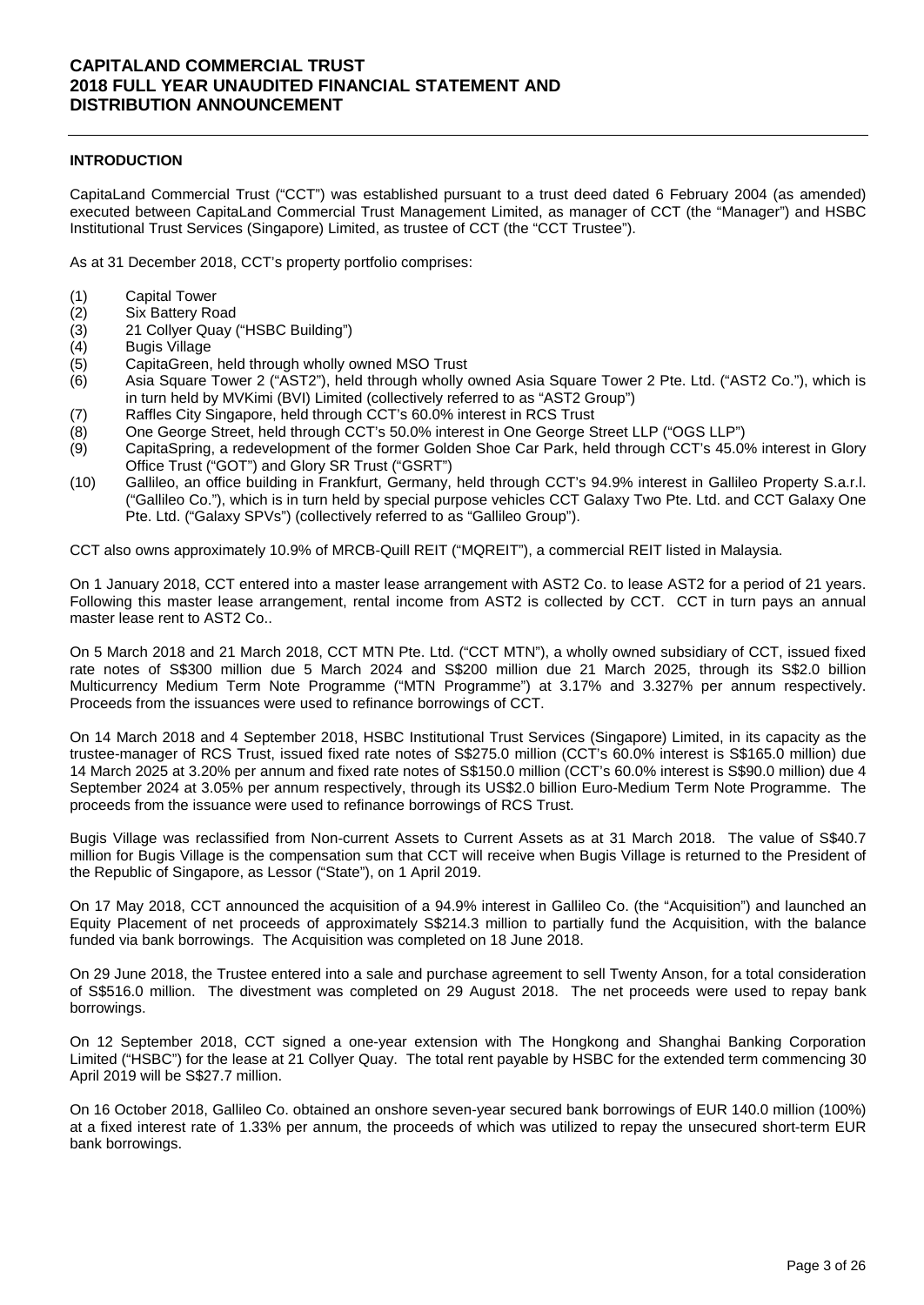#### **1(a)(i) Statement of Total Return & Distribution Statement (4Q 2018 vs 4Q 2017)**

|                                                                   |                |           | Group     |           |           | <b>Trust</b> |           |
|-------------------------------------------------------------------|----------------|-----------|-----------|-----------|-----------|--------------|-----------|
| <b>Statement of Total Return</b>                                  | Note           | 4Q 2018   | 4Q 2017   | Change    | 4Q 2018   | 4Q 2017      | Change    |
|                                                                   |                | S\$'000   | S\$'000   | $\%$      | S\$'000   | S\$'000      | $\%$      |
| Gross rental income                                               | 1              | 93,656    | 81,944    | 14.3      | 66,239    | 44,976       | 47.3      |
| Car park income                                                   |                | 1,531     | 1,497     | 2.3       | 1,152     | 941          | 22.4      |
| Other income                                                      | $\overline{2}$ | 3,838     | 2,851     | 34.6      | 3,084     | 1,785        | 72.8      |
| <b>Gross revenue</b>                                              |                | 99,025    | 86,292    | 14.8      | 70,475    | 47,702       | 47.7      |
| Property management fees                                          |                | (2, 188)  | (1,987)   | 10.1      | (1, 572)  | (1,026)      | 53.2      |
| Property tax                                                      | 3              | (7, 210)  | (5, 583)  | 29.1      | (5, 186)  | (2,785)      | 86.2      |
| Other property operating expenses                                 | 4              | (10, 360) | (10, 767) | (3.8)     | (8, 188)  | (6,090)      | 34.4      |
| Property operating expenses                                       |                | (19, 758) | (18, 337) | 7.7       | (14, 946) | (9,901)      | 51.0      |
| Net property income                                               | 5              | 79,267    | 67,955    | 16.6      | 55,529    | 37,801       | 46.9      |
| Interest income                                                   | 6              | 1,261     | 1,469     | (14.2)    | 14,231    | 8,064        | 76.5      |
| Investment income                                                 | $\overline{7}$ |           |           |           | 49,691    | 33,542       | 48.1      |
| Asset management fees:                                            |                |           |           |           |           |              |           |
| - Base fees                                                       |                | (2,006)   | (1,951)   | 2.8       | (1,587)   | (1, 539)     | 3.1       |
| - Performance fees                                                |                | (3, 483)  | (2, 108)  | 65.2      | (2,866)   | (1,787)      | 60.4      |
| Trust and other operating expenses                                | 8              | (1,201)   | (788)     | 52.4      | (9,676)   | (703)        | <b>NM</b> |
| Finance costs                                                     | 9              | (17, 332) | (18, 639) | (7.0)     | (17, 326) | (11,082)     | 56.3      |
| Net income before share of profit of joint<br>ventures            |                | 56,506    | 45,938    | 23.0      | 87,996    | 64,296       | 36.9      |
| Share of profit (net of tax) of joint ventures                    | 10             | 26,035    | 15,564    | 67.3      |           |              |           |
| Net income                                                        |                | 82,541    | 61,502    | 34.2      | 87,996    | 64,296       | 36.9      |
| Net loss on disposal of investment property                       |                |           | (90)      | <b>NM</b> |           | (90)         | <b>NM</b> |
| Net increase / (decrease) in fair value of investment<br>property | 11             | 18,959    | (24, 376) | <b>NM</b> | (6, 346)  | (1, 554)     | <b>NM</b> |
| Total return for the period before tax                            |                | 101,500   | 37,036    | <b>NM</b> | 81,649    | 62,652       | 30.3      |
| Tax expense                                                       | 12             | (1, 473)  | (3, 176)  | (53.6)    | (24)      | (23)         | 4.3       |
| Total return for the period after tax                             |                | 100,027   | 33,860    | <b>NM</b> | 81,625    | 62,629       | 30.3      |
| <b>Attributable to</b>                                            |                |           |           |           |           |              |           |
| Unitholders                                                       |                | 99,814    | 33,860    | <b>NM</b> | 81,625    | 62,629       | 30.3      |
| Non-controlling interest                                          | 13             | 213       |           | <b>NM</b> |           |              |           |
| Total return for the period                                       |                | 100,027   | 33,860    | <b>NM</b> | 81,625    | 62,629       | 30.3      |
| <b>Distribution Statement</b>                                     |                |           |           |           |           |              |           |
| Total return attributable to unitholders                          |                | 99,814    | 33,860    | <b>NM</b> | 81,625    | 62,629       | 30.3      |
| Net tax and other adjustments                                     | 14             | (46, 127) | 5,510     | <b>NM</b> | (2, 418)  | 3,302        | NM        |
| Tax-exempt income distribution                                    |                | 3,850     | 8,000     | (51.9)    | 3,850     | 8,000        | (51.9)    |
| Distribution from joint ventures                                  | 15             | 25,520    | 26,561    | (3.9)     |           |              |           |
| Other gains distribution                                          | 16             |           | 1,100     | <b>NM</b> |           | 1,100        | <b>NM</b> |
| Distributable income to unitholders                               |                | 83,057    | 75,031    | 10.7      | 83,057    | 75,031       | 10.7      |

*NM – Not Meaningful*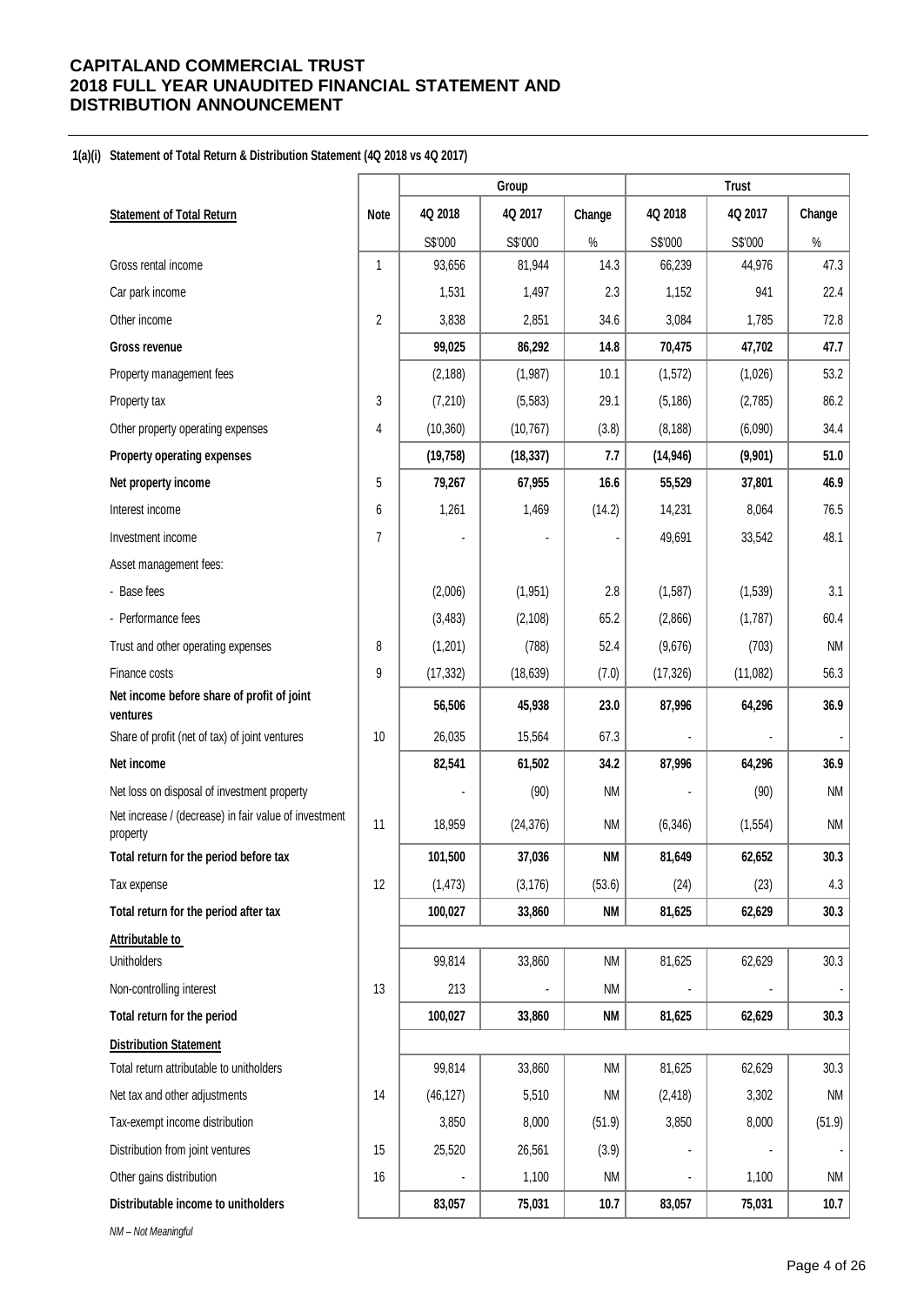#### Notes:

- (1) At the Group level, gross rental income in 4Q 2018 was higher vis-à-vis 4Q 2017 mainly due to contributions from AST2 (full quarter for 4Q 2018 versus 2 months for 4Q 2017) and Gallileo (acquired on 18 June 2018), which offset the loss in gross rental income from the divestment of Twenty Anson on 29 August 2018.
- (2) Higher other income in 4Q 2018 vis-a-vis 4Q 2017 was mainly due to contribution from AST2.
- (3) Higher property tax for 4Q 2018 was mainly attributed to AST2's full quarter's property tax which offset the drop in property tax arising from the divestment of Twenty Anson.
- (4) At the Group level, the marginal drop in other property operating expenses for 4Q 2018 vis-a-vis 4Q 2017, notwithstanding full quarter expenses of AST2 for 4Q 2018 versus 2 months in 4Q 2017, was due to lower marketing expenses and the divestment of Twenty Anson. At the Trust level, higher other property operating expenses was mainly attributed to AST2.
- (5) The following was included as part of the net property income:

|         | Group   |        | Trust   |         |        |  |  |  |
|---------|---------|--------|---------|---------|--------|--|--|--|
| 4Q 2018 | 4Q 2017 | Change | 4Q 2018 | 4Q 2017 | Change |  |  |  |
| S\$'000 | S\$'000 | %      | S\$'000 | S\$'000 | %      |  |  |  |
| 1,245   | 1,278   | (2.6)  | 218     | 285     | (23.5) |  |  |  |
| (5)     | ۰       | NM     | (5)     |         | NM     |  |  |  |

Depreciation and amortisation of lease incentives Reversal of impairment losses on trade receivables

(6) Interest income includes the following:

|                                             | Group   |         |           | <b>Trust</b> |         |        |  |
|---------------------------------------------|---------|---------|-----------|--------------|---------|--------|--|
|                                             | 4Q 2018 | 4Q 2017 | Change    | 4Q 2018      | 4Q 2017 | Change |  |
|                                             | S\$'000 | S\$'000 | $\%$      | S\$'000      | S\$'000 | %      |  |
| Interest income from cash balance (6a)      | 260     | 1,075   | (75.8)    | 218          | 1,037   | (79.0) |  |
| Interest income from unitholder's loan (6b) | 1,001   | 394     | <b>NM</b> | 14,013       | 7,027   | 99.4   |  |
| Total                                       | 1,261   | 1,469   | (14.2)    | 14,231       | 8,064   | 76.5   |  |

- (6a) Interest income from cash balance was lower in 4Q 2018 due to lower average cash balance.
- (6b) At the Group level, it relates to interest income from unitholders' loan granted to CCT's 45.0% share in GOT and GSRT. Interest income in 4Q 2018 was for three months (4Q 2017: interest income was for approximately one month as the bulk of the loans was granted on 30 November 2017). At the Trust level, it relates to interest income from unitholder's loans granted to subsidiaries and joint ventures and the higher interest income in 4Q 2018 was mainly due to additional / new unitholder loans granted.
- (7) At the Trust level, investment income relates to dividends received from its subsidiaries as well as distribution income from MSO Trust, RCS Trust and OGS LLP (4Q 2017: relates to distribution income received from MSO Trust, RCS Trust and OGS LLP).
- (8) At the Trust level, the increase in Trust and other operating expenses in 4Q 2018 vis-a-vis 4Q 2017 was due to lease charges of S\$8.8 million payable to the subsidiary, AST2 Co., under the master lease arrangement. Trust and other operating expenses for the Group was higher in 4Q 2018 vis-a-vis 4Q 2017 due to higher professional fees incurred.
- (9) Finance costs include the following:

|                                                   | <b>Trust</b><br>Group |         |        |         |         |        |
|---------------------------------------------------|-----------------------|---------|--------|---------|---------|--------|
|                                                   | 4Q 2018               | 4Q 2017 | Change | 4Q 2018 | 4Q 2017 | Change |
|                                                   | S\$'000               | S\$'000 | $\%$   | S\$'000 | S\$'000 | $\%$   |
| Interest cost <sup>(9a)</sup>                     | 16,645                | 17,434  | (4.5)  | 16,795  | 10,154  | 65.4   |
| Amortisation of transaction costs <sup>(9b)</sup> | 687                   | ,205    | (43.0) | 531     | 928     | (42.8) |
| Total                                             | 17,332                | 18,639  | (7.0)  | 17,326  | 11,082  | 56.3   |

- (9a) At the Group level, lower Interest cost for 4Q 2018 versus 4Q 2017 was due to prepayment of bank borrowings from Twenty Anson's net divestment proceeds, which offset the increase in interest costs arising from higher bank borrowings to fund the acquisitions of AST2 and Gallileo. At the Trust level, the higher interest cost in 4Q 2018 was due to higher borrowings and include finance lease charges of S\$2.2 million payable to subsidiary, AST2 Co., under the master lease arrangement.
- (9b) Lower amortisation of transaction costs in 4Q 2018 vis-a-vis 4Q 2017 was due mainly to the prepayment of bank borrowings.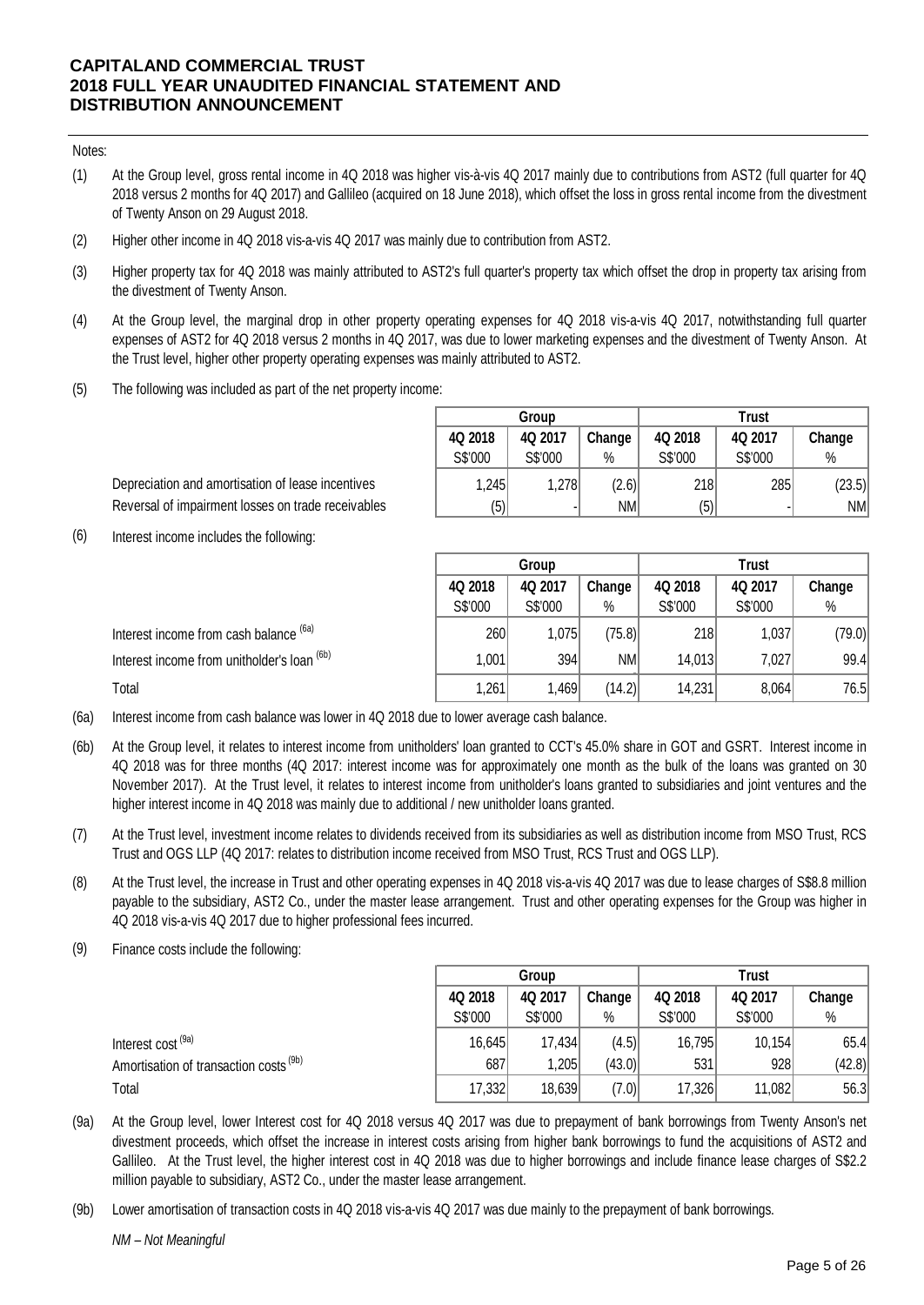(10) Share of profit of joint ventures relates mainly to results for RCS Trust (CCT's 60.0% interest), OGS LLP (CCT's 50.0% interest) and GOT & GSRT (CCT's 45.0% interest). Summary of the share of results of joint ventures is as follows:

|                                                                        |           | Group   |        |
|------------------------------------------------------------------------|-----------|---------|--------|
|                                                                        | 4Q 2018   | 4Q 2017 | Change |
|                                                                        | S\$'000   | S\$'000 | $\%$   |
| Gross revenue (10a)                                                    | 40,971    | 41,067  | (0.2)  |
| Property operating expenses (10b)                                      | (10, 378) | (9,993) | 3.9    |
| Net property income                                                    | 30,593    | 31,074  | (1.5)  |
| Finance costs <sup>(10c)</sup>                                         | (6, 551)  | (5,334) | 22.8   |
| Net increase / (decrease) in fair value of investment properties (10d) | 4,913     | (7,290) | NM     |
| Trust and other expenses (10e)                                         | (2,920)   | (2,886) | 1.2    |
| Net profit of joint ventures (after tax)                               | 26,035    | 15,564  | 67.3   |

- (10a) In 4Q 2018, it relates to CCT's share of gross revenue from RCS Trust of S\$34.8 million (60.0%) and OGS LLP of S\$6.2 million (50.0%) (4Q 2017: S\$34.7 million (60.0%) for RCS Trust and S\$6.3 million (50.0%) for OGS LLP).
- (10b) In 4Q 2018, it relates to property operating expenses for RCS Trust of S\$8.3 million (60.0%), OGS LLP of S\$1.3 million (50.0%) and GOT & GSRT of S\$0.8 million (45.0%) versus 4Q 2017 for RCS Trust of S\$8.5 million (60.0%), OGS LLP of S\$1.5 million(50.0%) and nil for GOT & GSRT.
- (10c) In 4Q 2018, finance costs had increased vis-a-vis 4Q 2017 mainly due to higher interest rates for the borrowings of RCS Trust and OGS LLP as well as more borrowings by RCS Trust.
- (10d) This relates to the net change in fair values of Raffles City Singapore (60.0%) and One George Street (50.0%).
- (10e) This amount includes asset management fees.
- (11) This relates to the net change in the property values as at 31 December 2018 based on valuations over their carrying values.
- (12) At the Group level, tax expense was higher in 4Q 2017 as compared with 4Q 2018 mainly due to tax expense of AST2 Co..
- (13) This relates to the non-controlling interest of Gallileo Co..
- (14) Included in net tax and other adjustments are the following:

|                                                                                               |           | Group           |        |          | I rust  |           |
|-----------------------------------------------------------------------------------------------|-----------|-----------------|--------|----------|---------|-----------|
|                                                                                               | 4Q 2018   | 4Q 2017         | Change | 4Q 2018  | 4Q 2017 | Change    |
|                                                                                               | S\$'000   | S\$'000         | $\%$   | S\$'000  | S\$'000 | %         |
| Asset management fee payable in Units (14a)                                                   | 1,067     | 32 <sub>2</sub> | NM     | 1,067    | 32      | NM        |
| Trustee's fees                                                                                | 263       | 256             | 2.7    | 209      | 203     | 3.0       |
| Amortisation of transaction costs on bank borrowings                                          | 687       | 1,205           | (43.0) | 531      | 928     | (42.8)    |
| Net (increase) / decrease in fair value of investment<br>property / net divestment loss (14b) | (18, 942) | 24,466          | NM     | 6,346    | 1,644   | NM        |
| Share of profit of joint ventures                                                             | (26, 035) | (15, 564)       | 67.3   |          |         |           |
| Tax-exempt income distribution                                                                | (3,850)   | (8,000)         | (51.9) | (3,850)  | (8,000) | (51.9)    |
| Temporary differences and other items                                                         | 683       | 3,115           | (78.1) | (6, 721) | 8,495   | <b>NM</b> |
| Total                                                                                         | (46, 127) | 5,510           | NM     | (2, 418) | 3,302   | <b>NM</b> |

(14a) In 4Q 2018, it relates to asset management fees of AST2 payable in Units (4Q 2017: relates mainly to asset management fees of Wilkie Edge).

- (14b) For the Group, this excludes the non-controlling interest's share of the net increase in fair value of Gallileo in 4Q 2018.
- (15) This relates to distributions from RCS Trust (CCT's 60.0% interest) and OGS LLP (CCT's 50.0% interest).
- (16) Other gains distribution in 4Q 2017 relates to distribution from gains on the divestments of One George Street (50.0% interest) and Wilkie Edge.

*NM – Not Meaningful*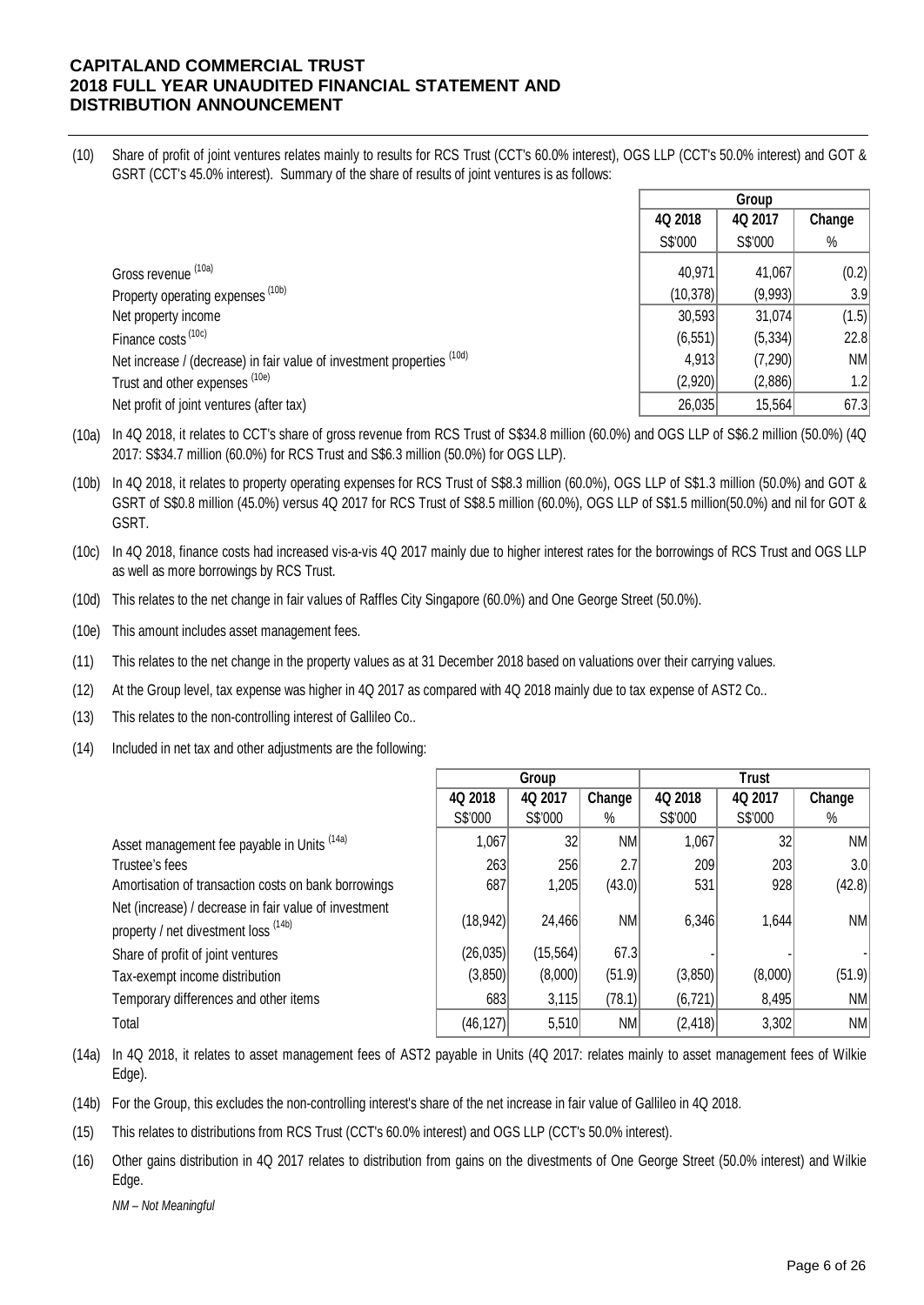#### **1(a)(ii) Statement of Total Return & Distribution Statement (FY 2018 vs FY 2017)**

|                                                     |                |                    | Group              |              |                    | <b>Trust</b>       |              |
|-----------------------------------------------------|----------------|--------------------|--------------------|--------------|--------------------|--------------------|--------------|
| <b>Statement of Total Return</b>                    | Note           | FY 2018<br>S\$'000 | FY 2017<br>S\$'000 | Change       | FY 2018<br>S\$'000 | FY 2017<br>S\$'000 | Change       |
| Gross rental income                                 | $\mathbf{1}$   | 373,836            | 314,376            | $\%$<br>18.9 | 274,879            | 213,532            | $\%$<br>28.7 |
| Car park income                                     | $\overline{2}$ | 6,083              | 8,767              | (30.6)       | 4,612              | 7,135              | (35.4)       |
| Other income                                        | 3              | 14,049             | 14,314             | (1.9)        | 10,579             | 11,083             | (4.5)        |
| <b>Gross revenue</b>                                |                | 393,968            | 337,457            | 16.7         | 290,070            | 231,750            | 25.2         |
| Property management fees                            |                | (9,088)            | (7,662)            | 18.6         | (6, 514)           | (5,064)            | 28.6         |
| Property tax                                        | 4              | (30, 130)          | (24, 048)          | 25.3         | (22, 017)          | (15, 770)          | 39.6         |
| Other property operating expenses                   | 5              | (40, 140)          | (40, 279)          | (0.3)        | (32, 197)          | (28, 511)          | 12.9         |
| Property operating expenses                         |                | (79, 358)          | (71, 989)          | 10.2         | (60, 728)          | (49, 345)          | 23.1         |
| Net property income                                 | 6              | 314,610            | 265,468            | 18.5         | 229,342            | 182,405            | 25.7         |
| Interest income                                     | $\overline{7}$ | 4,781              | 3,007              | 59.0         | 50,662             | 19,867             | <b>NM</b>    |
| Investment income                                   | 8              | 3,293              | 1,575              | <b>NM</b>    | 162,891            | 143,482            | 13.5         |
| Amortisation of intangible asset                    | 9              |                    | (2,086)            | NM           |                    | (2,086)            | <b>NM</b>    |
| Asset management fees:                              |                |                    |                    |              |                    |                    |              |
| - Base fees                                         |                | (8, 125)           | (6, 934)           | 17.2         | (6, 471)           | (5,296)            | 22.2         |
| - Performance fees                                  |                | (12, 127)          | (9, 487)           | 27.8         | (10, 534)          | (8, 111)           | 29.9         |
| Trust and other operating expenses                  | 10             | (4,666)            | (2, 588)           | 80.3         | (38,968)           | (2, 286)           | <b>NM</b>    |
| Finance costs                                       | 11             | (84, 516)          | (68, 977)          | 22.5         | (64, 875)          | (39, 123)          | 65.8         |
| Net income before share of profit of joint ventures |                | 213,250            | 179,978            | 18.5         | 322,047            | 288,852            | 11.5         |
| Share of profit (net of tax) of joint ventures      | 12             | 118,097            | 84,883             | 39.1         |                    |                    |              |
| Net income                                          |                | 331,347            | 264,861            | 25.1         | 322,047            | 288,852            | 11.5         |
| Loss on disposal of subsidiary                      | 13             |                    |                    |              | (4, 477)           |                    | <b>NM</b>    |
| Net gain on disposal of investment property         | 14             |                    | 69,256             | <b>NM</b>    |                    | 69,256             | <b>NM</b>    |
| Net increase in fair value of investment properties | 15             | 197,843            | 248,398            | (20.4)       | 314,939            | 256,375            | 22.8         |
| Total return for the year before tax                |                | 529,190            | 582,515            | (9.2)        | 632,509            | 614,483            | 2.9          |
| Tax expense                                         | 16             | (6, 332)           | (3,688)            | 71.7         | (506)              | (533)              | (5.1)        |
| Total return for the year after tax                 |                | 522,858            | 578,827            | (9.7)        | 632,003            | 613,950            | 2.9          |
| Attributable to                                     |                |                    |                    |              |                    |                    |              |
| <b>Unitholders</b>                                  |                | 522,047            | 578,827            | (9.8)        | 632,003            | 613,950            | 2.9          |
| Non-controlling interest                            | 17             | 811                |                    | <b>NM</b>    |                    |                    |              |
| Total return for the year                           |                | 522,858            | 578,827            | (9.7)        | 632,003            | 613,950            | 2.9          |
| <b>Distribution Statement</b>                       |                |                    |                    |              |                    |                    |              |
| Total return attributable to unitholders            |                | 522,047            | 578,827            | (9.8)        | 632,003            | 613,950            | 2.9          |
| Net tax and other adjustments                       | 18             | (305, 757)         | (400, 094)         | (23.6)       | (318, 722)         | (337, 451)         | (5.6)        |
| Tax-exempt income distribution                      |                | 8,450              | 8,000              | 5.6          | 8,450              | 8,000              | 5.6          |
| Distribution from joint ventures                    | 19             | 96,991             | 97,766             | (0.8)        |                    |                    |              |
| Other gains distribution                            | 20             |                    | 4,400              | <b>NM</b>    |                    | 4,400              | <b>NM</b>    |
| Distributable income to unitholders                 |                | 321,731            | 288,899            | 11.4         | 321,731            | 288,899            | 11.4         |
| NM - Not Meaningful                                 |                |                    |                    |              |                    |                    |              |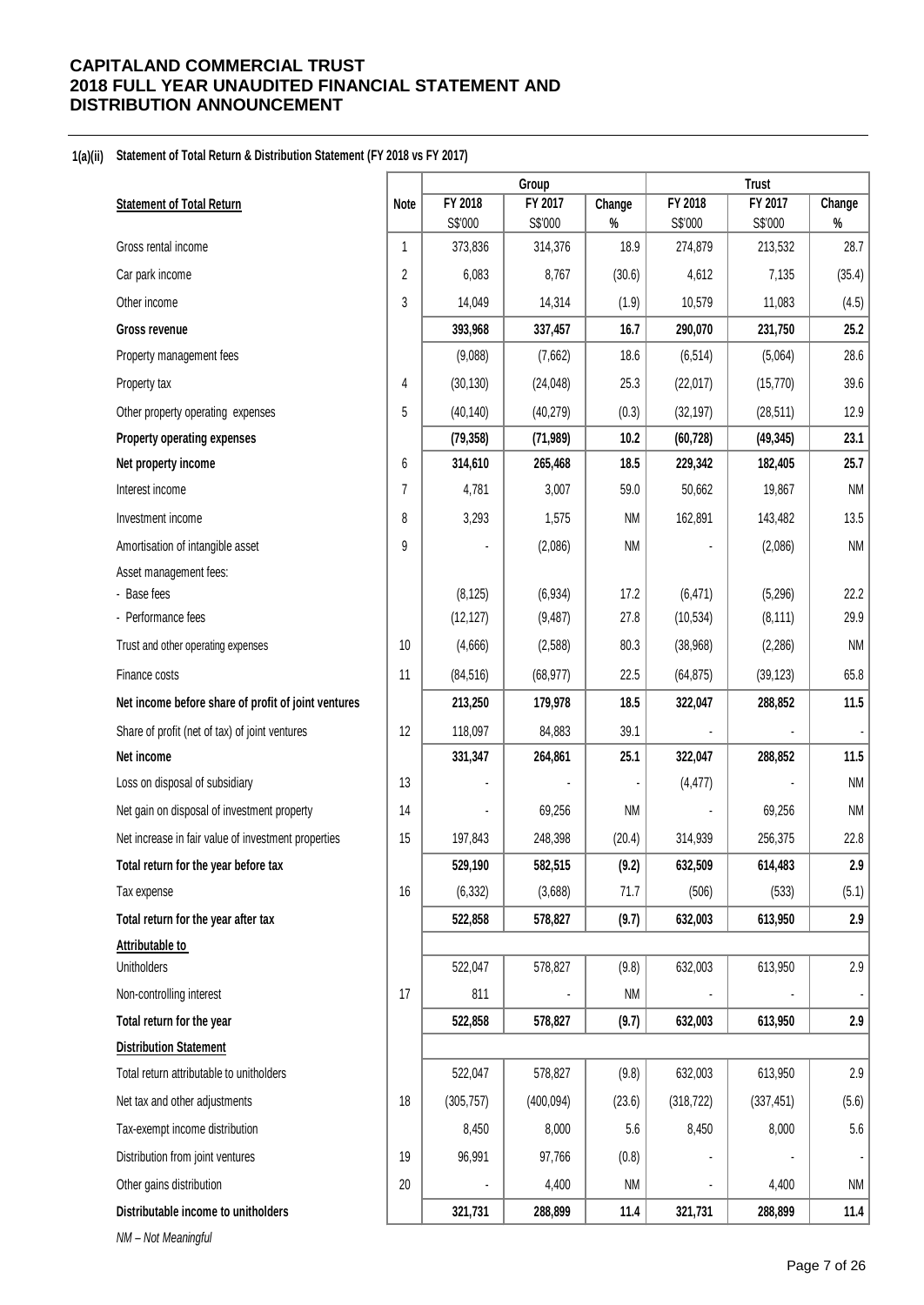### Notes:

- (1) Gross rental income in FY 2018 was higher vis-à-vis FY 2017 mainly due to contributions from AST2 and Gallileo, which offset the loss in gross rental income arising from divestments of One George Street, Golden Shoe Car Park and Wilkie Edge in 2017 and Twenty Anson on 29 August 2018.
- (2) Car park income was lower in FY 2018 largely due to the divestments.
- (3) Other income in FY 2018 decreased marginally mainly due to the divestments as well as the absence of yield stabilization sum from Twenty Anson in FY 2018. Yield stabilization sum in FY 2017 was S\$2.1 million, which was fully utilised in 3Q 2017. However, the drop in other income was offset by contribution from AST2.
- (4) Higher property tax for FY 2018 was mainly attributed to AST2.
- (5) At the Trust level, higher other property operating expenses in FY 2018 was largely attributed to AST2.
- (6) The following items have been included as part of net property income:

Depreciation and amortisation of lease incentives (6a) Impairment losses on trade receivables

|         | Group          |            | Trust   |         |        |  |  |
|---------|----------------|------------|---------|---------|--------|--|--|
| FY 2018 | FY 2017        | , Change ' | FY 2018 | FY 2017 | Change |  |  |
| S\$'000 | S\$'000        | %          | S\$'000 | S\$'000 | %      |  |  |
| 5,147   | 5,501          | (6.4)      | 1,014   | 1,532   | (33.8) |  |  |
|         | $\blacksquare$ | <b>NM</b>  |         |         | NM     |  |  |

(6a) Depreciation and amortisation of lease incentives in FY 2018 was lower than that in FY 2017 due to the divestments.

(7) Interest income includes the following:

|                                                   |         | Group   |        |         | <b>Trust</b> |        |
|---------------------------------------------------|---------|---------|--------|---------|--------------|--------|
|                                                   | FY 2018 | FY 2017 | Change | FY 2018 | FY 2017      | Change |
|                                                   | S\$'000 | S\$'000 | $\%$   | S\$'000 | S\$'000      | %      |
| Interest income from cash balance <sup>(7a)</sup> | 810     | 2,581   | (68.6) | 663     | 2,441        | (72.8) |
| Interest income from unitholder's loan (7b)       | 3,971   | 426     | ΝM     | 49,999  | 17,426       | NM     |
| Total                                             | 4,781   | 3,007   | 59.0   | 50,662  | 19,867       | NM     |

- (7a) The decrease in interest income from cash balance was due to lower average cash balance.
- (7b) At the Group level, it relates to interest income from unitholders' loan granted to CCT's 45.0% share in GOT and GSRT. Amount in FY 2018 was for a full 12 months interest (FY 2017: most of the loans were granted on 30 November 2017). At the Trust level, it relates to interest income from unitholder's loans granted to subsidiaries and joint ventures. The higher interest income in FY 2018 at the Trust level was mainly due to additional / new unitholder's granted to the subsidiaries and joint ventures as well as a full year interest income from AST2 Co as compared to only two months in FY 2017.
- (8) At the Group level, investment income relates to distribution from MQREIT. The amount for FY 2017 was lower due to an advance distribution paid by MQREIT in 4Q 2016. At the Trust level, the investment income in FY 2018 relates to dividends from its subsidiaries as well as distribution income received from MSO Trust, RCS Trust and OGS LLP. (FY 2017: relates to dividends received from subsidiary, FirstOffice Pte. Ltd. ("FOPL"), and distributions from MSO Trust, RCS Trust and OGS LLP).
- (9) This relates to the amortisation of yield stabilization sum in relation to Twenty Anson, which was fully utilized in 3Q 2017.
- (10) At the Trust level, lease charges of S\$35.0 million payable to the subsidiary, AST2 Co., for the master lease arrangement accounted for the significant increase in Trust and other operating expenses in FY 2018 vis-a-vis FY 2017. Trust and other operating expenses for the Group was higher in FY 2018 from FY 2017 due to higher professional fees incurred.

*NM – Not Meaningful*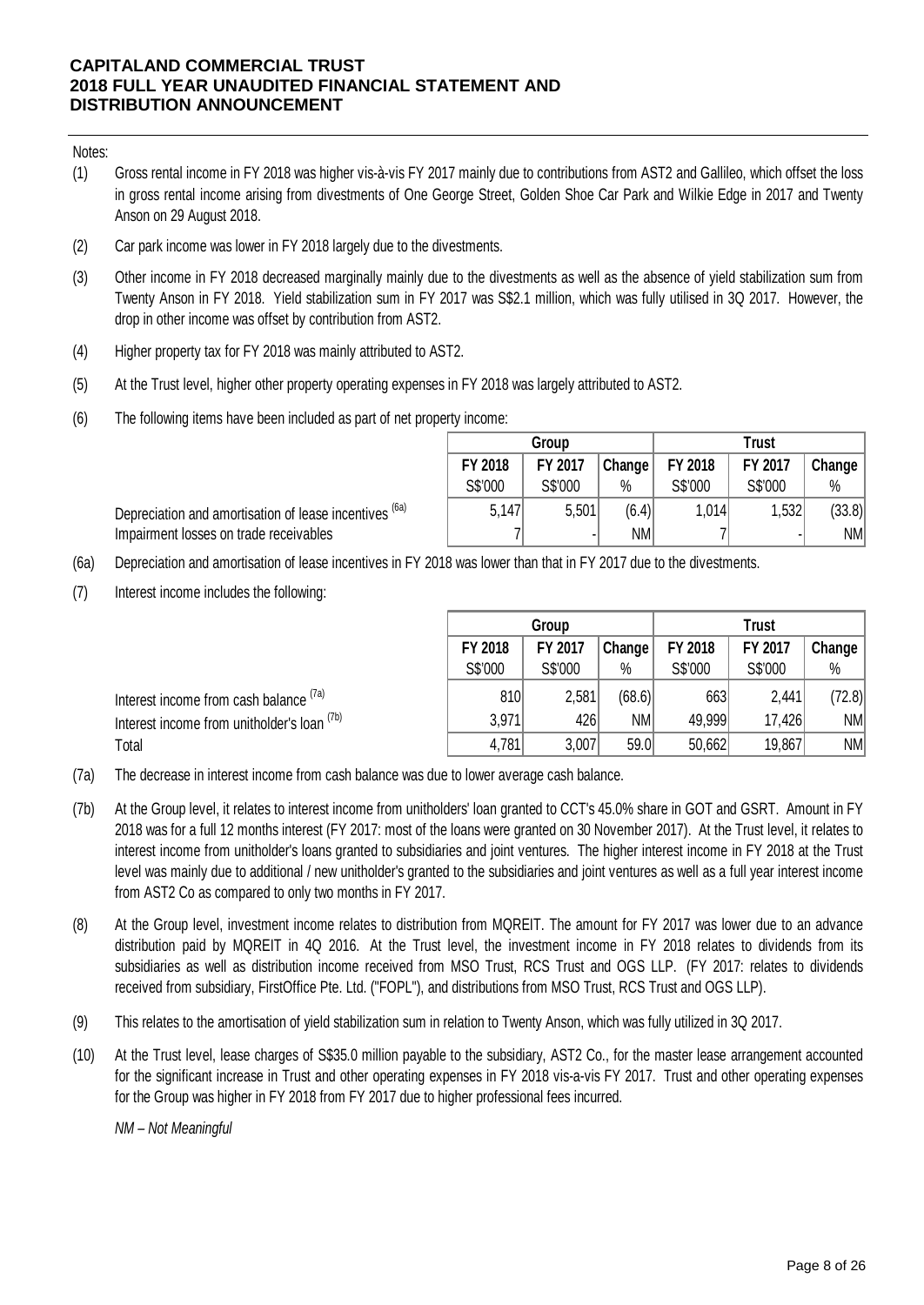(11) Finance costs include the following:

|                                         |         | Group   |        |         | <b>Trust</b> |        |  |  |
|-----------------------------------------|---------|---------|--------|---------|--------------|--------|--|--|
|                                         | FY 2018 | FY 2017 | Change | FY 2018 | FY 2017      | Change |  |  |
|                                         | S\$'000 | S\$'000 | %      | S\$'000 | S\$'000      | $\%$   |  |  |
| Interest cost <sup>(11a)</sup>          | 73,425  | 65,127  | 12.7   | 62,426  | 36,248       | 72.2   |  |  |
| Amortisation of transaction costs (11b) | 11.091  | 3.850   | NM     | 2.449   | 2,875        | (14.8) |  |  |
| Total                                   | 84,516  | 68.977  | 22.5   | 64,875  | 39,123       | 65.8   |  |  |

- (11a) At the Group level, higher interest cost was mainly due to bank borrowings incurred for the acquisitions of AST2 and Gallileo, albeit offset by prepayment of bank borrowings from the net proceeds on the divestment of Twenty Anson. At the Trust level, the interest cost in FY 2018 included finance lease charges of S\$8.6 million payable to AST2 Co. under the master lease arrangement.
- (11b) For the Group, the increase in amortisation of transaction costs in FY 2018 was mainly due to fees and expenses paid by MSO Trust for the prepayment of bank borrowings and pre-termination of interest rate swaps.
- (12) Share of profit of joint ventures relates mainly to results for RCS Trust (CCT's 60.0% interest), OGS LLP (CCT's 50.0% interest) and GOT & GSRT (CCT's 45.0% interest). Summary of the share of results of joint ventures is as follows:

|                                                                  | For Information only |           |                  |
|------------------------------------------------------------------|----------------------|-----------|------------------|
|                                                                  |                      | Group     |                  |
|                                                                  | FY 2018              | FY 2017   | Change           |
|                                                                  | S\$'000              | S\$'000   | $\%$             |
| Gross revenue                                                    | 163,426              | 151,356   | 8.0 <sub>l</sub> |
| Property operating expenses                                      | (39,977)             | (36,020)  | 11.0             |
| Net property income                                              | 123,449              | 115,336   | 7.0              |
| Finance costs                                                    | (25,099)             | (17, 703) | 41.8             |
| Net increase / (decrease) in fair value of investment properties | 31,255               | (2,373)   | NM               |
| Trust and other expenses                                         | (11,508)             | (10, 377) | 10.9             |
| Net profit of joint ventures (after tax) (12a)                   | 118,097              | 84,883    | 39.1             |

- (12a) In FY 2018, higher net profits of joint ventures were mainly due to full year's contribution from CCT's 50.0% share of OGS LLP's profits. In FY 2017, it had only included CCT's 50.0% share of OGS LLP's profits from 19 June 2017 to 31 December 2017.
- (13) This relates to the liquidation of FOPL on 23 April 2018.
- (14) In FY 2017, this relates mainly to the net divestment gain of Wilkie Edge.
- (15) This relates to the net increase in property values based on valuations over their carrying values.
- (16) The higher tax expense at CCT Group was mainly attributable to CCT's subsidiaries.
- (17) This relates to the non-controlling interest of Gallileo Co..
- (18) Included in net tax and other adjustments are the following:

|                                                                                    | Group      |            |           |            |            |           |
|------------------------------------------------------------------------------------|------------|------------|-----------|------------|------------|-----------|
|                                                                                    | FY 2018    | FY 2017    | Change    | FY 2018    | FY 2017    | Change    |
|                                                                                    | S\$'000    | S\$'000    | $\%$      | S\$'000    | S\$'000    | $\%$      |
| Asset management fee paid and payable in Units (18a)                               | 5,214      | 2,070      | <b>NM</b> | 5,214      | 2,070      | <b>NM</b> |
| Trustee's fees                                                                     | 1,061      | 890        | 19.2      | 852        | 683        | 24.7      |
| Amortisation of transaction costs (Finance) <sup>(18b)</sup>                       | 11,091     | 3,850      | <b>NM</b> | 2,449      | 2,875      | (14.8)    |
| Net increase in fair value of investment properties / net<br>divestment gain (18c) | (197, 766) | (317, 654) | (37.7)    | (314, 939) | (325, 631) | (3.3)     |
| Share of profit of joint ventures                                                  | (118,097)  | (84, 883)  | 39.1      |            |            |           |
| Tax-exempt income distribution                                                     | (8, 450)   | (8,000)    | 5.6       | (8, 450)   | (8,000)    | 5.6       |
| Temporary differences and other items                                              | 1,190      | 3,633      | (67.2)    | (3,848)    | (9, 448)   | (59.3)    |
| Total                                                                              | (305, 757) | (400, 094) | (23.6)    | (318, 722) | (337, 451) | (5.6)     |

*NM – Not Meaningful*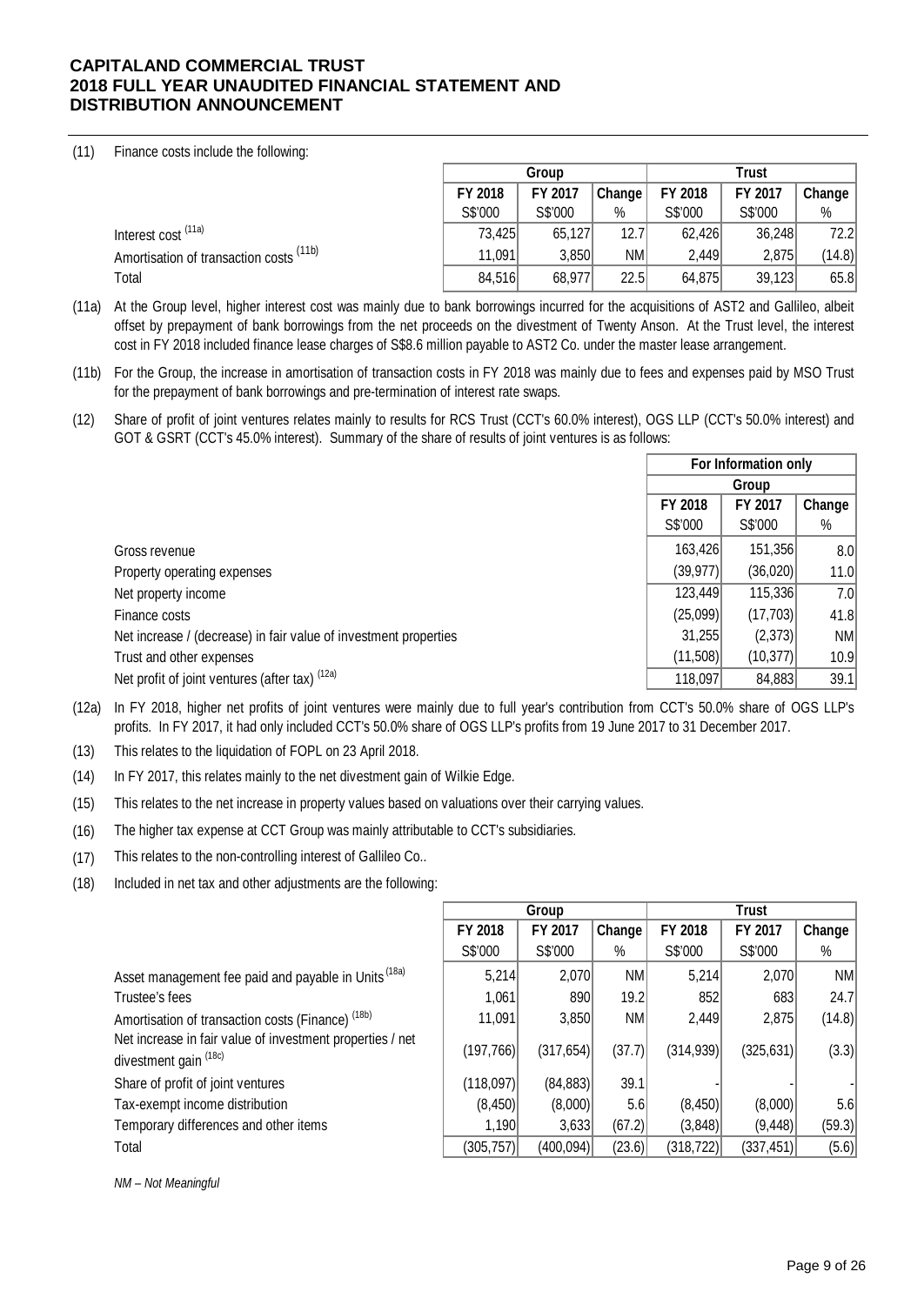- (18a) In FY 2018, it relates to asset management fees of AST2 payable in Units (FY 2017: asset management fees of Wilkie Edge and One George Street).
- (18b) This relates to amortisation of transaction costs incurred on bank borrowings, including one-off fees and expenses paid by MSO Trust for the prepayment of bank borrowings and pre-termination of interest rate swaps.
- (18c) For FY 2018, it relates to the net increase in fair value of investment properties but excluding the non-controlling interest's share of Gallileo's net increase in fair value (FY 2017: it relates to the net increase in fair value of investment properties as well as the net divestment gain of Wilkie Edge).
- (19) This relates to distributions from RCS Trust (CCT's 60.0% interest) and OGS LLP (CCT's 50.0% interest).
- Other gains distribution in FY 2017 relates to a top-up for the loss of distributable income in FY 2017 following the divestments of One George Street (50.0% interest) and Wilkie Edge. (20)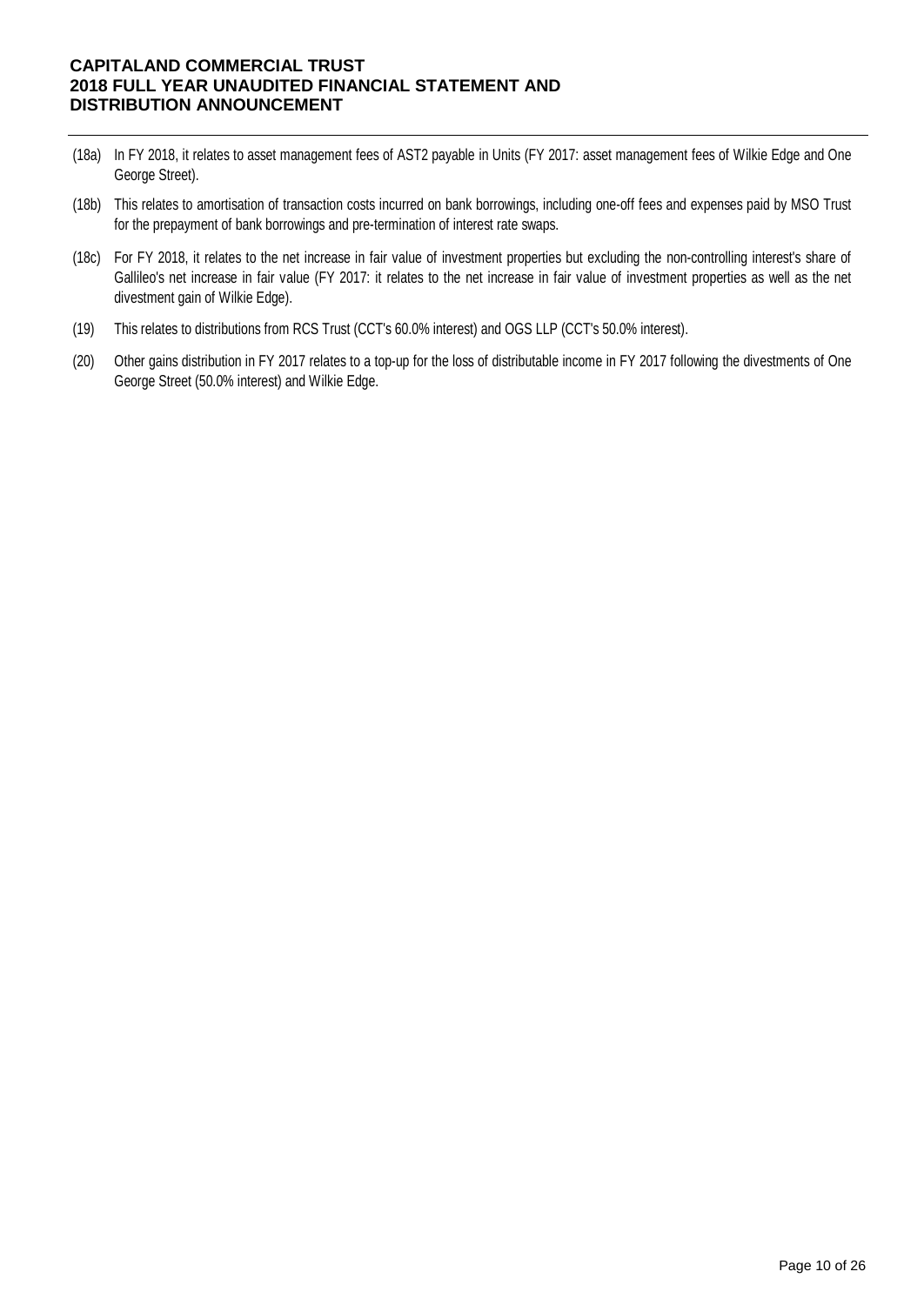### **1(b)(i) Statement of Financial Position as at 31 December 2018 vs 31 December 2017**

|                                          |                |             | Group       |                | <b>Trust</b> |             |                |  |
|------------------------------------------|----------------|-------------|-------------|----------------|--------------|-------------|----------------|--|
|                                          | <b>Note</b>    | 31 Dec 2018 | 31 Dec 2017 | Change         | 31 Dec 2018  | 31 Dec 2017 | Change         |  |
|                                          |                | S\$'000     | S\$'000     | $\%$           | S\$'000      | S\$'000     | $\%$           |  |
| Non-current assets                       |                |             |             |                |              |             |                |  |
| Plant and equipment                      |                | 793         | 1,002       | (20.9)         | 790          | 980         | (19.4)         |  |
| Investment properties                    | 1              | 7,613,634   | 7,408,000   | 2.8            | 3,605,700    | 3,698,000   | (2.5)          |  |
| Interest in subsidiaries                 | $\overline{2}$ |             |             | $\blacksquare$ | 3,707,905    | 2,827,171   | 31.2           |  |
| Equity instrument at fair value          | 3              | 40,632      | 47,533      | (14.5)         | 40,632       | 47,533      | (14.5)         |  |
| Interest in joint ventures               | 4              | 1,763,086   | 1,732,140   | 1.8            | 1,428,818    | 1,420,289   | 0.6            |  |
| Financial derivatives                    | 5              | 7,348       |             | <b>NM</b>      | 7,050        |             | <b>NM</b>      |  |
| <b>Total non-current assets</b>          |                | 9,425,493   | 9,188,675   | 2.6            | 8,790,895    | 7,993,973   | 10.0           |  |
| <b>Current assets</b>                    |                |             |             |                |              |             |                |  |
| Asset held for sale                      | 6              | 40,746      |             | <b>NM</b>      | 40,746       |             | <b>NM</b>      |  |
| Trade and other receivables              |                | 49,355      | 42,746      | 15.5           | 70,163       | 49,011      | 43.2           |  |
| Cash and cash equivalents                |                | 174,913     | 122,581     | 42.7           | 144,106      | 72,346      | 99.2           |  |
| <b>Total current assets</b>              |                | 265,014     | 165,327     | 60.3           | 255,015      | 121,357     | <b>NM</b>      |  |
| <b>Total assets</b>                      | 7              | 9,690,507   | 9,354,002   | 3.6            | 9,045,910    | 8,115,330   | 11.5           |  |
| <b>Current liabilities</b>               |                |             |             |                |              |             |                |  |
| Trade and other payables                 | 8              | 63,663      | 90,293      | (29.5)         | 63,393       | 226,571     | (72.0)         |  |
| Current portion of security deposits     |                | 10,708      | 4,002       | <b>NM</b>      | 8,173        | 2,545       | <b>NM</b>      |  |
| Interest-bearing liabilities             | 9              | 120,800     |             | <b>NM</b>      | 120,800      |             | <b>NM</b>      |  |
| Financial derivatives                    | 5              | 24,197      | 81          | <b>NM</b>      | 24,197       | 81          | <b>NM</b>      |  |
| Current tax payable                      |                | 5,401       | 3,187       | 69.5           | 194          | 379         | (48.8)         |  |
| <b>Total current liabilities</b>         |                | 224,769     | 97,563      | <b>NM</b>      | 216,757      | 229,576     | (5.6)          |  |
| Non-current liabilities                  |                |             |             |                |              |             |                |  |
| Non-current portion of security deposits |                | 57,302      | 66,404      | (13.7)         | 36,315       | 21,694      | 67.4           |  |
| Interest-bearing liabilities             | 10             | 2,493,182   | 2,720,208   | (8.3)          | 2,095,736    | 1,832,818   | 14.3           |  |
| Financial derivatives                    | 5              | 3,725       | 52,904      | (93.0)         | 2,771        | 37,476      | (92.6)         |  |
| Other payables                           | 11             | 430         |             |                | 131,559      |             | <b>NM</b>      |  |
| Deferred tax liabilities                 | 12             | 1,938       |             | <b>NM</b>      |              |             |                |  |
| <b>Total non-current liabilities</b>     |                | 2,556,577   | 2,839,516   | (10.0)         | 2,266,381    | 1,891,988   | 19.8           |  |
| <b>Total liabilities</b>                 |                | 2,781,346   | 2,937,079   | (5.3)          | 2,483,138    | 2,121,564   | 17.0           |  |
| Net assets                               |                | 6,909,161   | 6,416,923   | 7.7            | 6,562,772    | 5,993,766   | 9.5            |  |
| Represented by:                          |                |             |             |                |              |             |                |  |
| Unitholders' funds                       |                | 6,892,018   | 6,416,923   | 7.4            | 6,562,772    | 5,993,766   | 9.5            |  |
| Non-controlling interests                | 13             | 17,143      |             | <b>NM</b>      |              |             | $\blacksquare$ |  |
| <b>Total equity</b>                      |                | 6,909,161   | 6,416,923   | 7.7            | 6,562,772    | 5,993,766   | 9.5            |  |

*NM – Not Meaningful*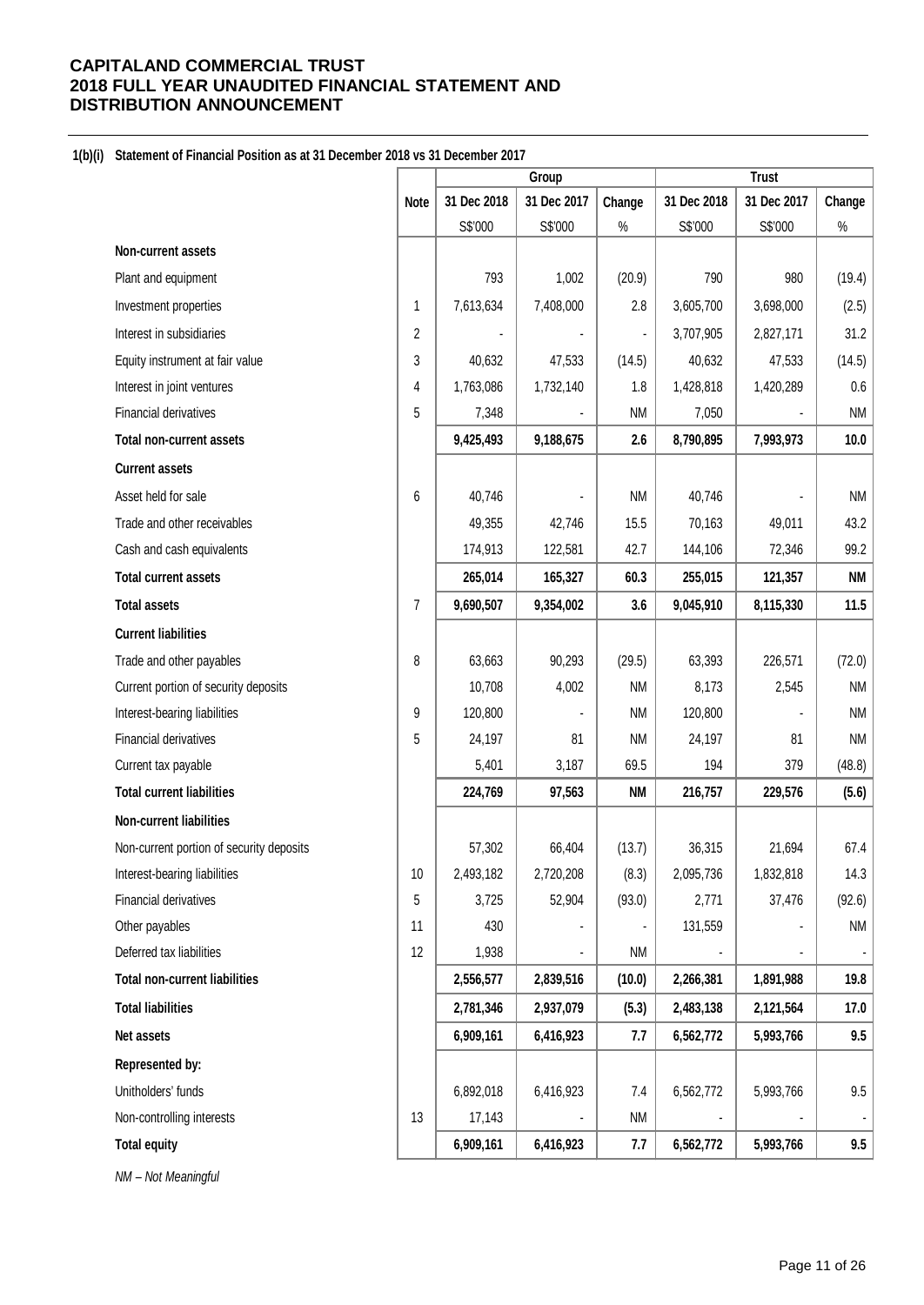#### Notes:

- (1) Investment properties are stated at valuations performed by independent valuers as at 31 December 2018.
- (2) Interest in subsidiaries as at 31 December 2018 include cost of investments in CCT MTN Pte. Ltd., MSO Trust, AST2 Group and Gallileo Group (including the loans to subsidiaries). FOPL was liquidated in 2017.
- (3) This relates to CCT's 10.9% stake in MQREIT. The decrease of 14.5% was mainly due to lower closing price of MQREIT.
- (4) This relates to CCT's 60.0% interest in RCS Trust, 50.0% interest in OGS LLP and 45.0% interest in GOT and GSRT (including unitholder's loan).
- (5) This relates to the fair values of cross currency swaps and/or interest rate swaps.
- (6) This relates to the reclassification of Bugis Village from "Investment properties". Bugis Village was stated at a value of S\$40.7 million which is the compensation sum that CCT will receive when Bugis Village is returned to the State on 1 April 2019.
- (7) Total assets were S\$9,690.5 million as at 31 December 2018 (31 December 2017: S\$9,354.0 million). Total deposited property value (as defined in the Code on Collective Investment Schemes) as at 31 December 2018 was S\$11,193.5 million (31 December 2017: S\$10,761.0 million).
- (8) At the Trust level, lower Trade and other payables was mainly due to the settlement of the balance purchase consideration owed by CCT to FOPL when Twenty Anson was transferred from FOPL to CCT and balance payment for acquisition of AST2 Group. At the Group, the decrease was mainly due to balance payment for acquisition of AST2 Group.
- (9) This relates to JPY10.0 billion fixed rate notes (hedged via cross currency swaps to S\$148.3 million) due on 16 December 2019 that was reclassified from non-current liability to current liability. There are sufficient bank facilities to refinance the liability.
- (10) The Interest-bearing liabilities as at 31 December 2018 comprised:
	- (a) Unsecured fixed/floating rate notes totaling S\$725.0 million; JPY14.9 billion and HKD585.0 million (hedged via cross currency swaps to S\$277.5 million);
	- (b) Unsecured bank borrowings of S\$767.1 million and EUR208.8 million; and
	- (c) Secured bank borrowings of MSO Trust for S\$180.0 million and Gallileo Co. of EUR140.0 million.
- (11) At the Trust level, Other payables as at 31 December 2018 relates to the lease liabilities payable to CCT's subsidiary, AST2 Co., under the master lease arrangement. At the Group level, this relates to payables owing to the non-controlling interest of Gallileo Co..
- (12) This relates to deferred tax provision of Gallileo Co..
- (13) This relates to CCT's non-controlling interest of Gallileo Co..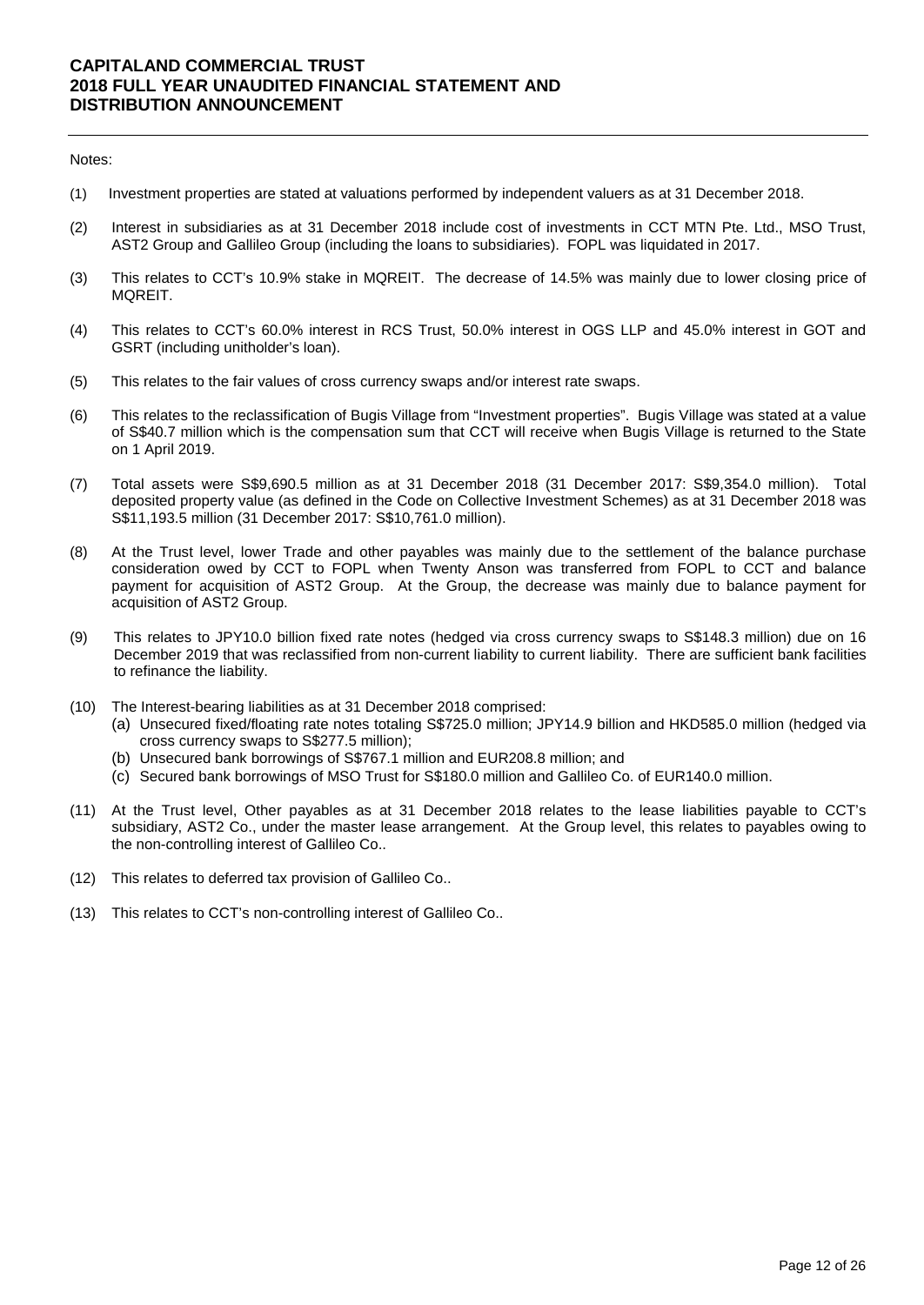#### **1(b)(ii) Aggregate amount of borrowings and debt securities**

|                                                                |             | Group       |           |             |             |           |
|----------------------------------------------------------------|-------------|-------------|-----------|-------------|-------------|-----------|
|                                                                | 31 Dec 2018 | 31 Dec 2017 | Change    | 31 Dec 2018 | 31 Dec 2017 | Change    |
|                                                                | S\$'000     | S\$'000     | $\%$      | S\$'000     | S\$'000     | $\%$      |
| <b>Secured borrowings</b>                                      |             |             |           |             |             |           |
| Amount repayable after one year (1)                            | 398,579     | 890,000     | (55.2)    |             |             |           |
| Less: Unamortised portion of transactions costs <sup>(1)</sup> | (1, 133)    | (2,610)     | (56.6)    |             |             |           |
| Net secured borrowings after one year                          | 397,446     | 887,390     | (55.2)    | ٠           |             |           |
| <b>Unsecured borrowings</b>                                    |             |             |           |             |             |           |
| Amount repayable after one year                                | 2,100,507   | 1,834,975   | 14.5      | 2,100,507   | 1,834,975   | 14.5      |
| Less: Unamortised portion of transactions costs                | (4,771)     | (2, 157)    | <b>NM</b> | (4, 771)    | (2, 157)    | <b>NM</b> |
| Net unsecured borrowings after one year                        | 2,095,736   | 1,832,818   | 14.3      | 2,095,736   | 1,832,818   | 14.3      |
| Amount repayable within one year                               | 120,800     |             | <b>NM</b> | 120,800     |             | <b>NM</b> |
| <b>Total unsecured borrowings</b>                              | 2,216,536   | 1,832,818   | 20.9      | 2,216,536   | 1,832,818   | 20.9      |
| Total secured and unsecured borrowings                         | 2,613,982   | 2,720,208   | (3.9)     | 2,216,536   | 1,832,818   | 20.9      |

#### Note :

(1) This relates to MSO Trust's and Gallileo Co.'s borrowings and transactions costs as at 31 December 2018 (31 December 2017: MSO Trust's borrowings and transactions costs).

#### *For information only*

*This relates to CCT's interest in the aggregate external borrowings of its joint ventures, namely RCS Trust (CCT's 60.0% interest), OGS LLP (CCT's 50.0% interest), GOT and GSRT (CCT's 45.0% interest), which are not included under total borrowings in the statement of financial position of the Group.*

|                                                 |                        | For information only   |             |  |  |
|-------------------------------------------------|------------------------|------------------------|-------------|--|--|
|                                                 | 31 Dec 2018<br>S\$'000 | 31 Dec 2017<br>S\$'000 | Change<br>% |  |  |
| Secured borrowings <sup>(1)</sup>               |                        |                        |             |  |  |
| Amount repayable after one year                 | 582,500                | 582,500                |             |  |  |
| Less: Unamortised portion of transactions costs | (3, 390)               | (3,619)                | (6.3)       |  |  |
| Net secured borrowings                          | 579,110                | 578,881                | 0.0         |  |  |
| Unsecured borrowings <sup>(2)</sup>             |                        |                        |             |  |  |
| Amount repayable after one year                 | 690,000                | 528,600                | 30.5        |  |  |
| Less: Unamortised portion of transactions costs | (1, 171)               | (1,033)                | 13.4        |  |  |
| Net repayable after one year                    | 688,829                | 527,567                | 30.6        |  |  |
| Amount repayable within one year                |                        | 150,000                | ΝM          |  |  |
| Less: Unamortised portion of transactions costs |                        | (78)                   | ΝM          |  |  |
| Net repayable within one year                   |                        | 149,922                | <b>NM</b>   |  |  |
| Net unsecured borrowings                        | 688,829                | 677,489                | 1.7         |  |  |
| Total secured and unsecured borrowings          | 1,267,939              | 1,256,370              | 0.9         |  |  |
| Notes:                                          |                        |                        |             |  |  |

*(1) Secured borrowings relate to CCT's 50.0% interest in borrowings of OGS LLP and CCT's 45.0% interest in borrowings of GOT and GSRT.* 

*(2) Unsecured borrowings relate to CCT's 60.0% interest in borrowings of RCS Trust.*

*NM: Not meaningful*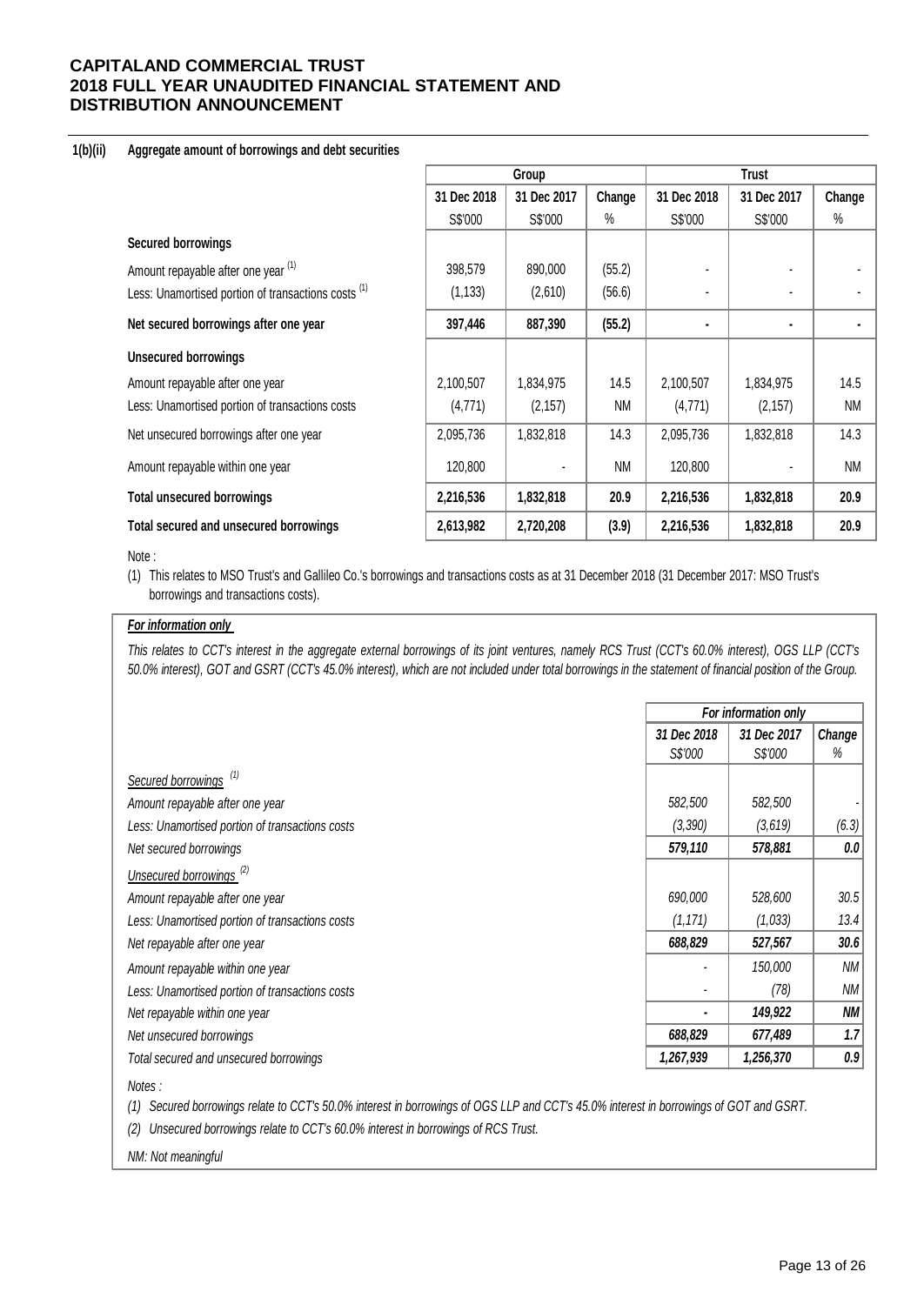**1(c)(i) Statement of Cash Flow (4Q 2018 vs 4Q 2017)** 

|                                                                   |             |            | Group         |
|-------------------------------------------------------------------|-------------|------------|---------------|
|                                                                   |             | 4Q 2018    | 4Q 2017       |
|                                                                   | <b>Note</b> | S\$'000    | S\$'000       |
| <b>Operating activities</b>                                       |             |            |               |
| Total return for the period before tax                            |             | 101,500    | 37,036        |
| Adjustments for:                                                  |             |            |               |
| Share of profit of joint ventures                                 |             | (26, 035)  | (15, 564)     |
| Amortisation of lease incentives                                  |             | 1,210      | 1,226         |
| Depreciation of plant and equipment                               |             | 35         | 52            |
| Finance costs                                                     |             | 17,332     | 18,639        |
| Reversal of impairment losses on trade receivables                |             | (5)        | 0             |
| Interest income                                                   |             | (1,261)    | (1,469)       |
| Loss on disposal of plant and equipment                           |             | 109        |               |
| Asset management fees paid and payable in Units                   |             | 1,067      | 32            |
| Net (increase) / decrease in fair value of investment properties  |             | (18, 959)  | 24,376        |
| Net loss on disposal of investment properties                     |             |            | 90            |
| Operating income before working capital changes                   |             | 74,993     | 64,418        |
| <b>Changes in working capital</b>                                 |             |            |               |
| Trade and other receivables                                       |             | (5,686)    | 39,795        |
| Trade and other payables                                          |             | 12,191     | 6,563         |
| Security deposits                                                 |             | 1,819      | 693           |
| Cash generated from operating activities                          |             | 83,317     | 111,469       |
| Tax expenses paid                                                 |             | (18)       | (3)           |
| Net cash from operating activities                                |             | 83,299     | 111,466       |
| <b>Investing activities</b>                                       |             |            |               |
| Capital expenditure on investment properties                      |             | (1,668)    | (877)         |
| Purchase of plant and equipment                                   |             | (16)       | (2)           |
| Acquisition of subsidiary, net of cash acquired                   | 1           |            | (2,067,192)   |
| Divestment of investment property - expenses paid                 |             |            | (46)          |
| Distribution received from equity instrument                      |             | 1,646      |               |
| Distributions received from joint ventures                        |             | 23,391     | 26,591        |
| Interest income received                                          |             | 1,190      | 1,469         |
| Loan to joint ventures                                            |             |            | (147,600)     |
| Net cash from / (used in) investing activities                    |             | 24,543     | (2, 187, 657) |
| <b>Financing activities</b>                                       |             |            |               |
| Interest paid                                                     |             | (12, 659)  | (21, 412)     |
| Payment of transaction costs related to borrowings                |             | (1,004)    | (1,598)       |
| Distribution to unitholders                                       |             | (7, 987)   | (7, 332)      |
| Distribution to non-controlling interest                          |             | (659)      |               |
| Net proceeds from equity placement                                | 2           |            | 689,454       |
| Proceeds from interest-bearing loans and borrowings               |             | 225,776    | 1,207,187     |
| Repayment of interest-bearing loans and borrowings                |             | (211, 569) | (525,000)     |
| Repayment of interest-bearing loans from non-controlling interest |             | (11, 370)  |               |
| Net cash (used in) / from financing activities                    |             | (19, 472)  | 1,341,299     |
| Net increase / (decrease) in cash and cash equivalents            |             | 88,370     | (734, 892)    |
| Cash and cash equivalents at beginning of period                  |             | 86,543     | 857,473       |
| Cash and cash equivalents at end of period                        |             |            |               |
|                                                                   |             | 174,913    | 122,581       |

r

#### Notes:

1) This relates to acquisition of AST2 in 4Q 2017.

2) This relates to the proceeds from the renounceable underwritten rights units issued on 26 October 2017 ("Rights issue')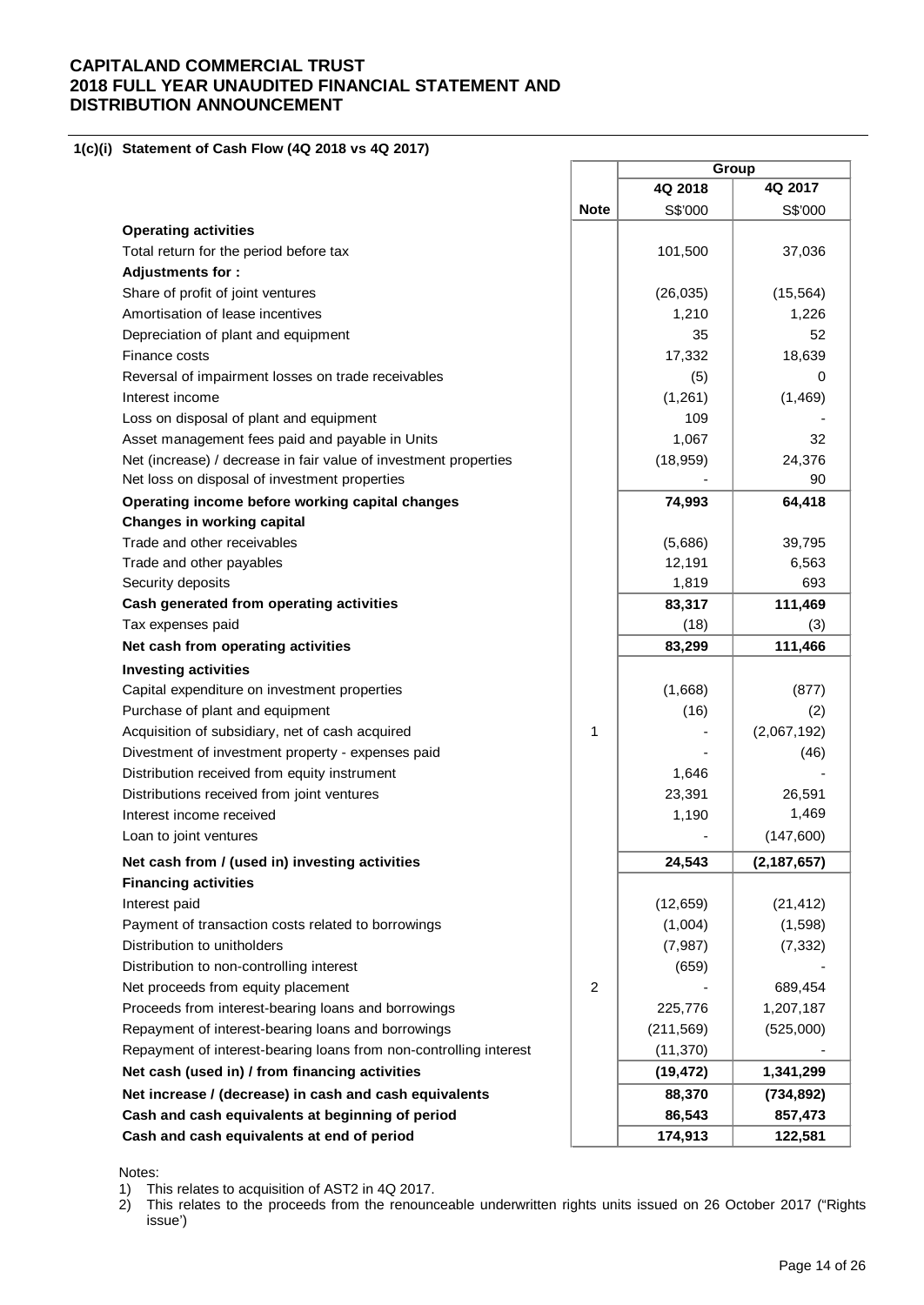### **1(c)(i) Statement of Cash Flow (FY 2018 vs FY 2017)**

|                                                                   | Group          |               |             |
|-------------------------------------------------------------------|----------------|---------------|-------------|
|                                                                   | <b>Note</b>    | FY 2018       | FY 2017     |
|                                                                   |                | S\$'000       | S\$'000     |
| <b>Operating activities</b>                                       |                |               |             |
| Total return for the year before tax                              |                | 529,190       | 582,515     |
| Adjustments for:                                                  |                |               |             |
| Share of profit of joint ventures                                 |                | (118,097)     | (84, 883)   |
| Amortisation of lease incentives                                  |                | 4,964         | 5,213       |
| Amortisation of intangible asset                                  |                |               | 2,086       |
| Depreciation of plant and equipment                               |                | 183           | 288         |
| Finance costs                                                     |                | 84,516        | 68,977      |
| Loss on disposal of plant and equipment                           |                | 130           | 168         |
| Impairment losses on trade receivables                            |                | 7             |             |
| Interest income                                                   |                | (4,781)       | (3,007)     |
| Asset management fees paid and payable in Units                   |                | 5,214         | 2,070       |
| Net increase in fair value of investment properties               |                | (197, 843)    | (248, 398)  |
| Net gain on disposal of investment properties                     |                |               | (69, 256)   |
| Distribution from equity instrument                               |                | (3,293)       | (1, 575)    |
| Operating income before working capital changes                   |                | 300,190       | 254,198     |
| <b>Changes in working capital</b>                                 |                |               |             |
| Trade and other receivables                                       |                | (5,675)       | 1,749       |
| Trade and other payables                                          |                | (8,398)       | 8,663       |
| Security deposits                                                 |                | (2, 396)      | (12, 948)   |
| Cash generated from operating activities                          |                | 283,721       | 251,662     |
| Tax expenses paid                                                 |                | (1,686)       | (872)       |
| Net cash from operating activities                                |                | 282,035       | 250,790     |
| <b>Investing activities</b>                                       |                |               |             |
|                                                                   |                | (9,626)       | (5,017)     |
| Capital expenditure on investment properties                      |                |               |             |
| Purchase of plant and equipment                                   |                | (104)         | (263)       |
| Acquisition of subsidiaries, net of cash acquired                 | 1              | (548, 894)    | (2,067,192) |
| Proceeds from divestment of investment property                   | $\overline{c}$ | 511,257       | 1,230,436   |
| Distribution received from equity instrument                      |                | 3,293         | 1,575       |
| Distributions received from joint ventures                        |                | 98,032        | 94,158      |
| Interest income received                                          |                | 4,709         | 3,156       |
| Loan to joint ventures                                            |                |               | (158, 850)  |
| Net cash from / (used in) investing activities                    |                | 58,667        | (901, 997)  |
| <b>Financing activities</b>                                       |                |               |             |
| Interest paid                                                     |                | (71, 162)     | (64, 848)   |
| Payment of transaction costs related to borrowings                |                | (12,089)      | (2,088)     |
| Distribution to unitholders                                       |                | (303, 584)    | (279, 679)  |
| Distribution to non-controlling interest                          |                | (659)         |             |
| Net proceeds from equity placement                                | $\sqrt{3}$     | 214,331       | 689,454     |
| Proceeds from interest-bearing loans and borrowings               |                | 2,024,919     | 1,207,187   |
| Repayment of interest-bearing loans and borrowings                |                | (2, 128, 756) | (936, 200)  |
| Repayment of interest-bearing loans from non-controlling interest |                | (11, 370)     |             |
| Net cash (used in) / from financing activities                    |                | (288, 370)    | 613,826     |
| Net increase / (decrease) in cash and cash equivalents            |                | 52,332        | (37, 381)   |
| Cash and cash equivalents at beginning of the year                |                | 122,581       | 159,962     |
| Cash and cash equivalents at end of the year                      |                | 174,913       | 122,581     |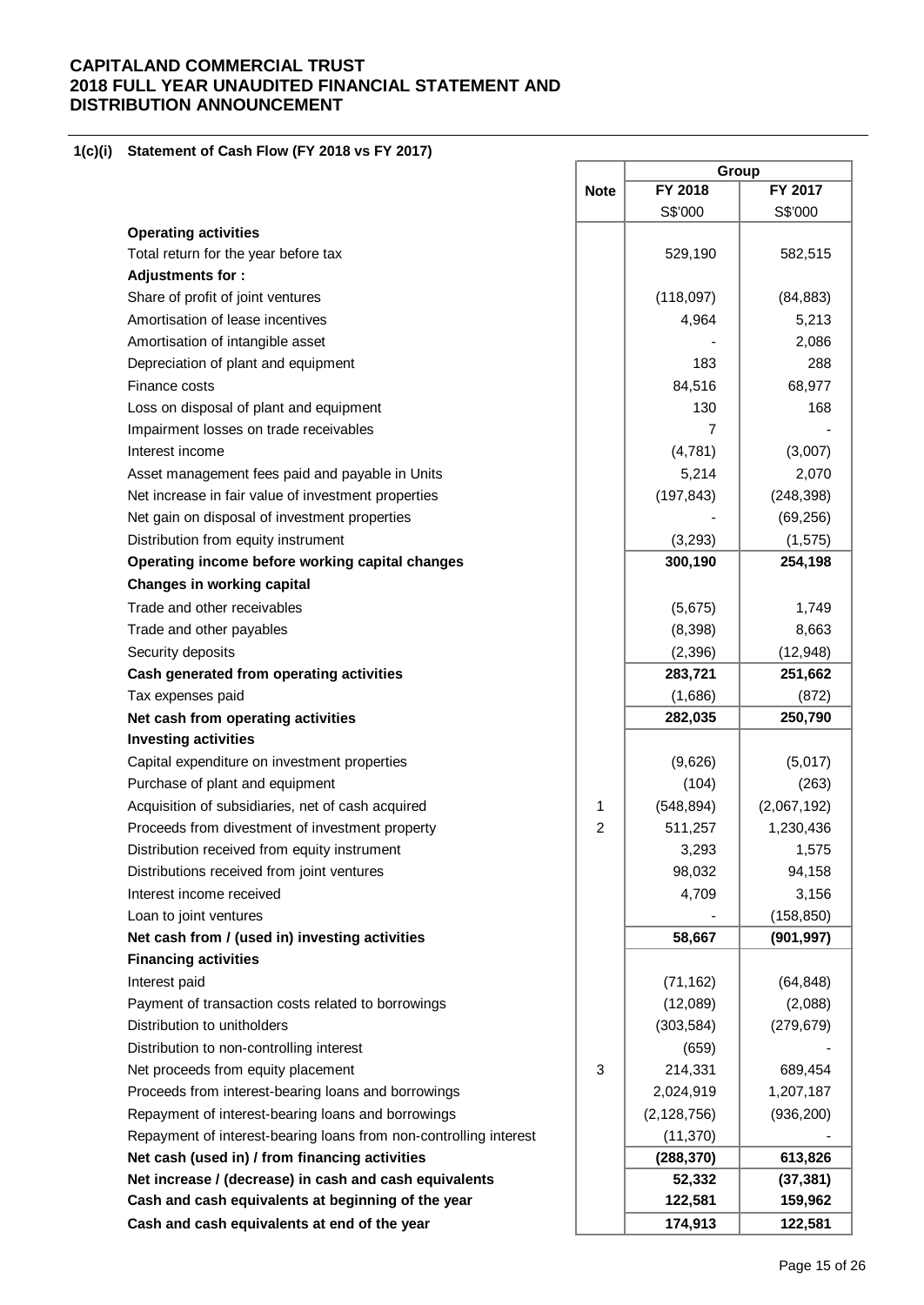#### Notes:

- 1) This relates to acquisition of Gallileo and payment of balance purchase consideration of AST2 in FY 2018 (FY 2017: relates to acquisition of AST2).
- 2) This relates to the divestment of Twenty Anson in FY 2018 (FY 2017: relates to divestment of One George Street (50.0%), Golden Shoe Car Park and Wilkie Edge).
- 3) This relates to the net proceeds from the Equity Placement (FY 2017: relates to the Rights issue).

#### **1(c)(ii) Status on the use of proceeds raised from any offerings pursuant to Chapter 8 and whether the use of proceeds is in accordance with the stated use.**

Net proceeds from Equity Placement of S\$214.3 million was applied in accordance with stated use as follows:

| <b>Date</b> | Use of proceeds                                   | Amount used<br>S\$ million |
|-------------|---------------------------------------------------|----------------------------|
|             | 28-May-18   For payment of equity in Gallileo Co. | 214.3                      |

#### **1(d)(i) Statement of movement in unitholders' funds (4Q 2018 vs 4Q 2017)**

|                                                                     |             |           | Group     |           | <b>Trust</b> |
|---------------------------------------------------------------------|-------------|-----------|-----------|-----------|--------------|
|                                                                     | <b>Note</b> | 4Q 2018   | 4Q 2017   | 4Q 2018   | 4Q 2017      |
|                                                                     |             | S\$'000   | S\$'000   | S\$'000   | S\$'000      |
| Unitholders' fund as at beginning of period                         |             | 6,792,105 | 5,692,688 | 6,476,780 | 5,242,826    |
| <b>Operations</b>                                                   |             |           |           |           |              |
| Total return for the period attributable to unitholders             |             | 99,814    | 33,860    | 81,625    | 62,629       |
| Unitholders' transactions                                           |             |           |           |           |              |
| Creation of units:                                                  |             |           |           |           |              |
| - Units issued in respect of RCS Trust's asset management fees      |             | 628       | 1,243     | 628       | 1,243        |
| - Asset management fee paid and payable in Units                    |             | 1,066     | 32        | 1,066     | 32           |
| - Divestment fees paid in Units                                     |             |           | 362       |           | 362          |
| - Rights issue                                                      |             |           | 699,955   |           | 699,955      |
| Net increase in net assets resulting from unitholders' transactions |             | 1,694     | 701,592   | 1,694     | 701,592      |
| <b>Movement in reserves</b>                                         |             |           |           |           |              |
| - Foreign currency translation reserves                             | 1           | (113)     |           |           |              |
| - Fair value reserves                                               | 2           | (2, 573)  | (122)     | (2, 573)  | (122)        |
| - Capital reserves                                                  | 3           | 109       | (10, 502) | 109       | (10, 502)    |
| - Hedging reserves                                                  | 4           | 982       | (593)     | 5,137     | (2,657)      |
| Net (decrease) / increase in net assets resulting from movement in  |             | (1, 595)  | (11, 217) | 2,673     | (13, 281)    |
| Net increase in net assets                                          |             | 99,913    | 724,235   | 85,992    | 750,940      |
| Unitholders' fund as at end of period                               |             | 6,892,018 | 6,416,923 | 6,562,772 | 5,993,766    |

Notes:

- (1) This relates to translation differences from foreign operations and foreign currency loans forming part of net investment in foreign operations.
- (2) This relates to marked to market movement of MQREIT.
- (3) The movement in capital reserves in 4Q 2018 relates to adjustment to issuance cost (4Q 2017: relates to related transaction costs incurred for the Rights issue).
- (4) The movement in hedging reserves for the Trust relates to the fair value changes of the cross currency and interest rate swaps and the revaluation of JPY and HKD notes. Included in movement for the Group was the subsidiary, MSO Trust, and the Group's share of movement in hedging reserves of the joint ventures.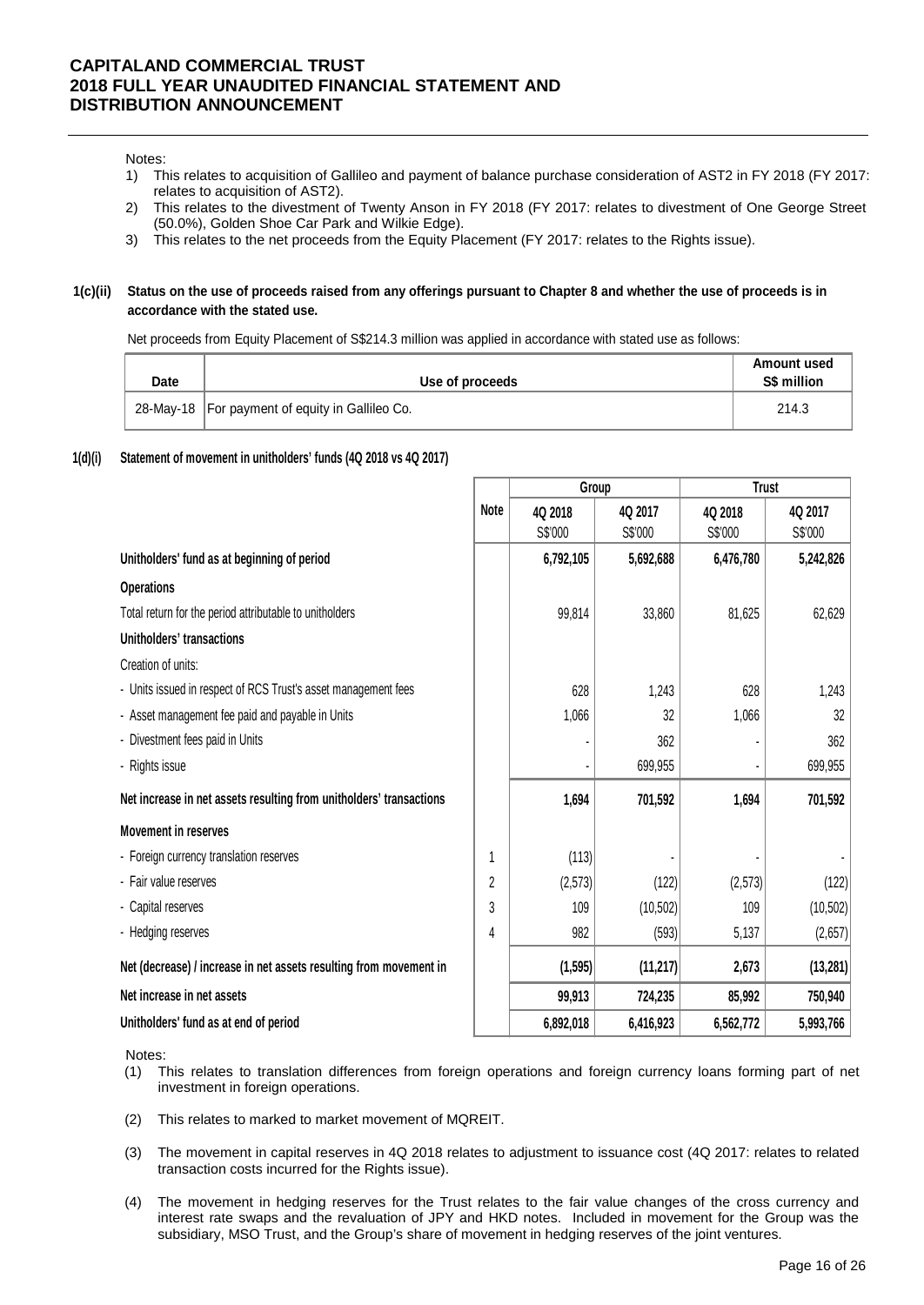### **1(d)(i) Statement of movement in unitholders' funds (FY 2018 vs FY 2017)**

|                                                                                     |             | Group      |            | <b>Trust</b> |            |
|-------------------------------------------------------------------------------------|-------------|------------|------------|--------------|------------|
|                                                                                     | <b>Note</b> | FY 2018    | FY 2017    | FY 2018      | FY 2017    |
|                                                                                     |             | S\$'000    | S\$'000    | S\$'000      | S\$'000    |
| Unitholders' fund as at beginning of the year                                       |             | 6,416,923  | 5,278,542  | 5,993,766    | 4,806,543  |
| <b>Operations</b>                                                                   |             |            |            |              |            |
| Total return for the year attributable to unitholders                               |             | 522,047    | 578,827    | 632,003      | 613,950    |
| Unitholders' transactions                                                           |             |            |            |              |            |
| Creation of new units:                                                              |             |            |            |              |            |
| - Units issued in respect of RCS Trust's asset management fees                      |             | 8,529      | 9,068      | 8,529        | 9,068      |
| - Asset management fee paid and payable in Units                                    |             | 5,213      | 2,070      | 5,213        | 2,070      |
| - Divestment fees paid in Units                                                     |             |            | 362        |              | 362        |
| - Conversion of convertible bonds                                                   |             |            | 181,938    |              | 181,938    |
| - Rights issue                                                                      |             |            | 699,955    |              | 699,955    |
| - Equity placement                                                                  |             | 217,880    |            | 217,880      |            |
| Distributions to unitholders                                                        |             | (303, 584) | (279, 679) | (303, 584)   | (279, 679) |
| Net (decrease) / increase in net assets resulting from unitholders'<br>transactions |             | (71, 962)  | 613,714    | (71, 962)    | 613,714    |
| <b>Movement in reserves</b>                                                         |             |            |            |              |            |
| - Foreign currency translation reserves                                             | 1           | (36)       |            |              |            |
| - Fair value reserves                                                               | 2           | (6,901)    | 2,699      | (6,901)      | 2,699      |
| - Capital reserves                                                                  | 3           | (1,273)    | (17, 851)  | (1, 273)     | (17, 851)  |
| - Hedging reserves                                                                  | 4           | 33,220     | (39,008)   | 17,139       | (25, 289)  |
| Net increase / (decrease) in net assets resulting from movement in<br>reserves      |             | 25,010     | (54, 160)  | 8,965        | (40, 441)  |
| Net increase in net assets                                                          |             | 475,095    | 1,138,381  | 569,006      | 1,187,223  |
| Unitholders' fund as at end of the year                                             |             | 6,892,018  | 6,416,923  | 6,562,772    | 5,993,766  |

Notes:

- (1) This relates to translation differences from foreign operations and foreign currency loans forming part of net investment in foreign operations.
- (2) This relates to marked to market movement of MQREIT.
- (3) The movement in capital reserves in FY 2018 relates to transaction costs incurred for the Equity Placement (FY 2017: relates to the option value of principal amount of S\$175.0 million convertible bonds due 2017 that were converted into 122.7 million Units as well as the related transactions costs incurred for the Rights issue).
- (4) The movement in hedging reserves for the Trust relates to the fair value changes of the cross currency and interest rate swaps and the revaluation of JPY and HKD notes. Movement in hedging reserves for the Group had included subsidiary, MSO Trust, as well as the Group's share of movement in hedging reserves of the joint ventures.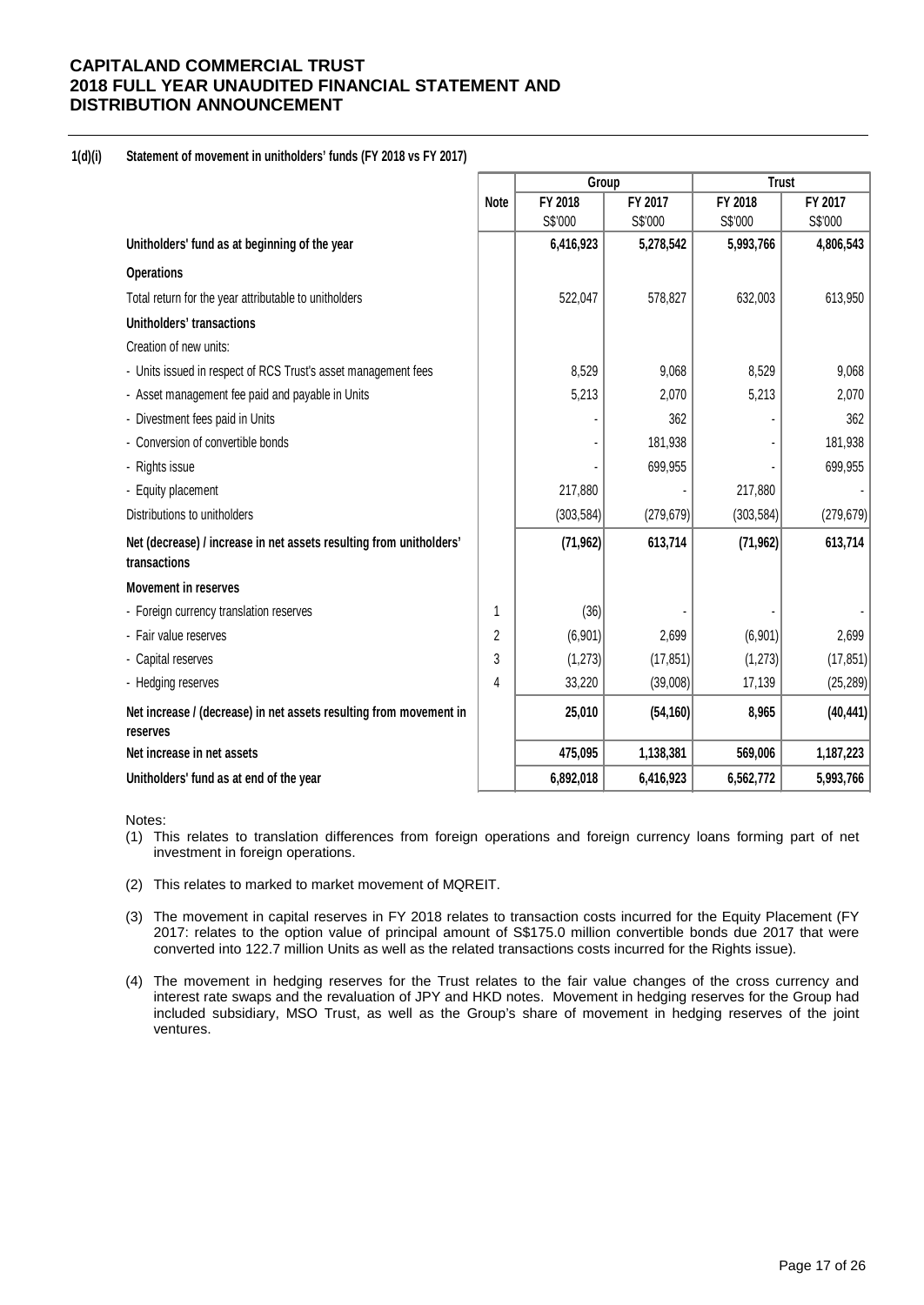#### **1(d)(ii) Details of any change in the units (4Q 2018 vs 4Q 2017)**

|                                                                                    | <b>Group and Trust</b> |                  |
|------------------------------------------------------------------------------------|------------------------|------------------|
|                                                                                    | 4Q 2018<br>Units       | 4Q 2017<br>Units |
| Units in issue as at beginning of period                                           | 3,743,762,083          | 3,093,615,837    |
| New Units issued:                                                                  |                        |                  |
| As payment of asset management fee in relation to RCS Trust (CCT's 60.0% interest) | 357,036                | 740,255          |
| As payment of asset management fees in relation to CCT's properties <sup>(1)</sup> | 310,169                | 33,421           |
| Divestment fees paid in Units <sup>(2)</sup>                                       |                        | 215,848          |
| Rights issue <sup>(3)</sup>                                                        |                        | 513,540,228      |
| Total Units issued as at end of period                                             | 3.744.429.288          | 3,608,145,589    |

Г

**N**otes:

- (1) In 4Q 2018, this relates to Units issued for payment of 3Q 2018 base component of the asset management fees of AST2 (4Q 2017: Units issued for payment of 3Q 2017 base component of the asset management fees of Wilkie Edge).
- (2) In 4Q 2017, this relates to the divestment of Golden Shoe Car Park to GOT and GSRT, which CCT has a 45.0% interest.
- (3) In 4Q 2017, this relates to the renounceable underwritten Rights Units issued on 26 October 2017.

#### **1(d)(ii) Details of any change in the units (FY 2018 vs FY 2017)**

|                                                                                    | <b>Group and Trust</b> |                  |
|------------------------------------------------------------------------------------|------------------------|------------------|
|                                                                                    | FY 2018<br>Units       | FY 2017<br>Units |
| Units in issue as at beginning of year                                             | 3,608,145,589          | 2,963,491,301    |
| New Units issued:                                                                  |                        |                  |
| As payment of asset management fee in relation to RCS Trust (CCT's 60.0% interest) | 4,630,217              | 5,910,744        |
| As payment of asset management fees in relation to CCT's properties <sup>(1)</sup> | 1,653,482              | 2,309,602        |
| Divestment fees paid in Units <sup>(2)</sup>                                       |                        | 215,848          |
| Conversion of convertible bonds <sup>(3)</sup>                                     |                        | 122,677,866      |
| Rights issue <sup>(4)</sup>                                                        |                        | 513,540,228      |
| Equity placement <sup>(5)</sup>                                                    | 130,000,000            |                  |
| Total Units issued as at end of the year                                           | 3,744,429,288          | 3,608,145,589    |

Notes:

(1) In FY 2018, this relates to Units issued for payment of base component of asset management fee (in respect of periods: 1Q 2018, 2Q 2018 and 3Q 2018) for AST2 and performance component of asset management fee (in respect of FY 2017) for One George Street and Wilkie Edge. In FY 2017, this relates to Units issued in payment of base component of asset management fees (in respect of

periods: 4Q 2016, 1Q 2017, 2Q 2017 and 3Q 2017) and performance component of asset management fee (in respect of FY 2016), for One George Street and Wilkie Edge.

- (2) In FY 2017, this relates to the divestment of Golden Shoe Car Park to GOT and GSRT, which CCT has a 45.0% interest.
- (3) In FY 2017, this relates to the conversion of principal amount of S\$175.0 million of convertible bonds into Units.
- (4) In FY 2017, this relates to the renounceable underwritten Rights Units issued on 26 October 2017.
- (5) In FY 2018, this relates to the Equity Placement on 28 May 2018 whereby 130.0 million Units were issued to partially fund the acquisition of Gallileo.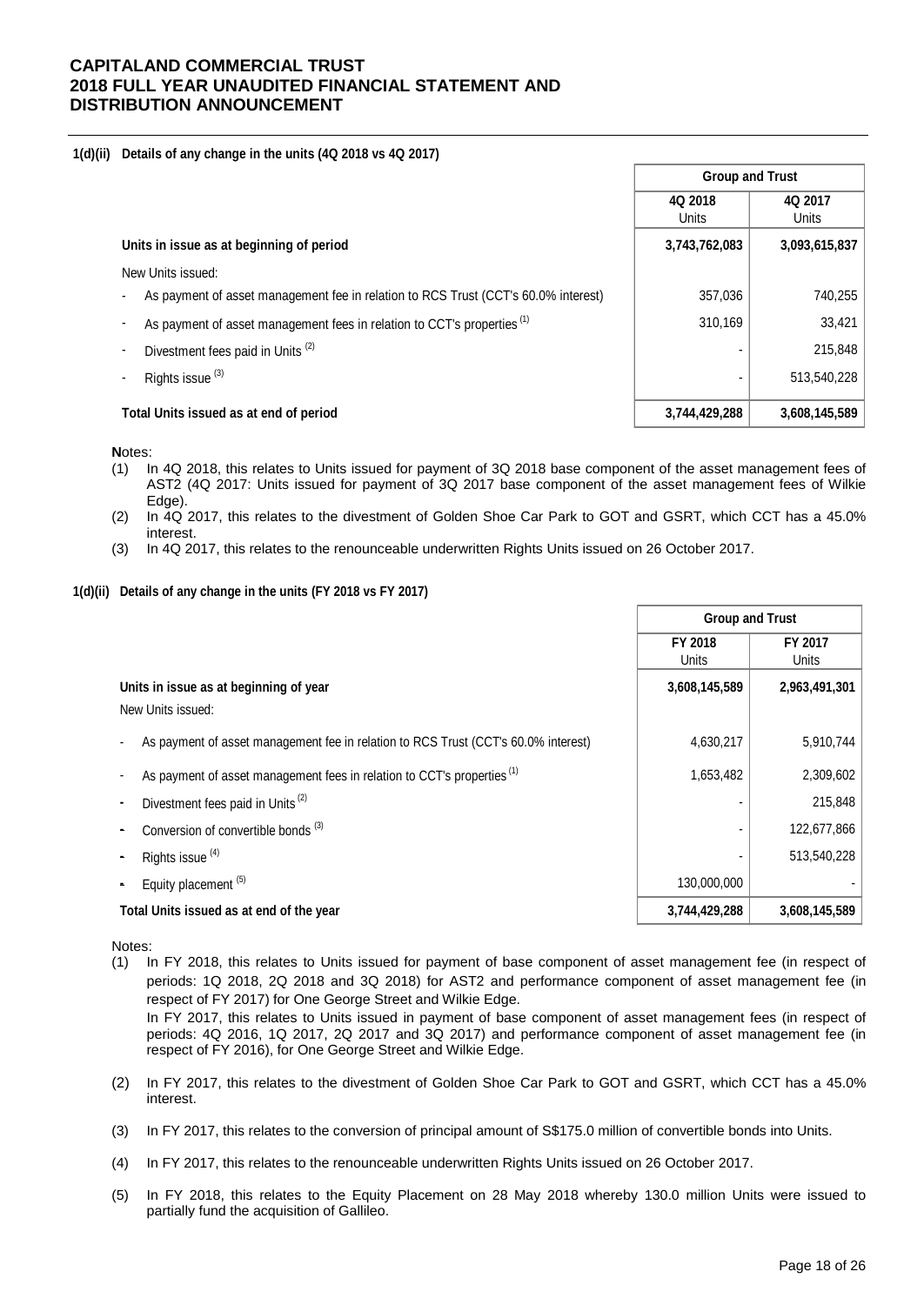**2 Whether the figures have been audited or reviewed, and in accordance with which auditing standard or practice** 

The figures have not been audited nor reviewed by our auditors.

**3 Where the figures have been audited or reviewed, the auditors' report (including any qualifications or emphasis of matter)** 

Not applicable.

**4 Whether the same accounting policies and methods of computation as in the issuer's most recent audited annual financial statements have been applied** 

Except as disclosed in paragraph 5 below, the Group has applied the same accounting policies and methods of computation in the preparation of the financial statements for the current reporting period compared with the audited financial statements for the year ended 31 December 2017.

#### **5 If there are any changes in the accounting policies and methods of computation, including any required by an accounting standard, what has changed, as well as the reasons for, and the effect of, the change**

The Group has adopted new Financial Reporting Standards in Singapore ("FRSs") and interpretations effective for the financial period beginning 1 January 2018 as follows:

### (i) FRS 115 *Revenue from Contracts with Customers*

FRS 115 establishes a comprehensive framework for determining whether, how much and when revenue is recognised. It also introduces new cost guidance which requires certain costs of obtaining and fulfilling contracts to be recognised as separate assets when specified criteria are met.

There was no significant impact to the financial statements of the Group. Accordingly, comparative financial information presented in this set of announcements has not been restated.

#### (ii) FRS 109 *Financial Instruments*

FRS 109 introduces new requirements for classification and measurement of financial assets, impairment of financial assets and hedge accounting.

There was no change in measurement basis arising from the adoption of the new classification and measurement model. In assessing for impairment losses on financial assets, the Group has adopted the simplified approach and recorded lifetime expected losses on all trade receivables using the expected credit loss model.

There was no significant impact to the financial statements of the Group. Accordingly, the Group did not recognise any adjustments to the opening unitholders' funds on 1 January 2018.

The Group's existing hedges that are designated in effective hedging relationships continue to qualify for hedge accounting under FRS 109.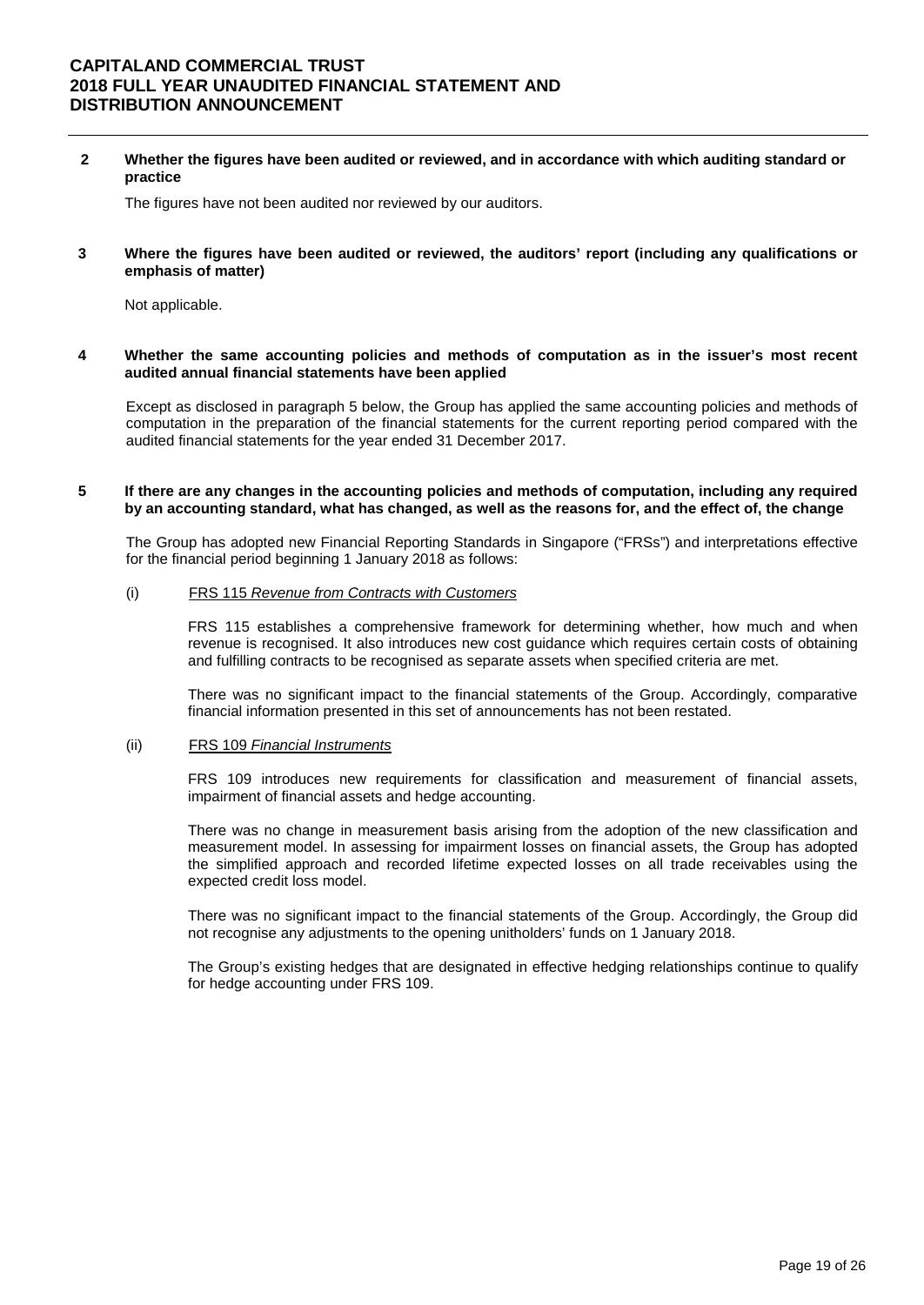### **6 Earnings per unit ("EPU") and distribution per unit ("DPU") for the financial period**

### **EPU (4Q 2018 vs 4Q 2017)**

|                                                           |               | Group         | <b>Trust</b>      |                   |  |
|-----------------------------------------------------------|---------------|---------------|-------------------|-------------------|--|
|                                                           | 4Q 2018       | 4Q 2017       | 4Q 2018           | 4Q 2017           |  |
| Basic EPU <sup>(1)</sup>                                  |               |               |                   |                   |  |
| Weighted average number of Units for the period           | 3,744,153,635 | 3,468,280,987 | 3,744,153,635     | 3,468,280,987     |  |
| Basic EPU                                                 | 2.67c         | 0.98c         | 2.18 <sub>c</sub> | 1.81c             |  |
| Diluted EPU <sup>(2)</sup>                                |               |               |                   |                   |  |
| Weighted average number of Units for the period (diluted) | 3,748,897,491 | 3,471,853,117 | 3,748,897,491     | 3,471,853,117     |  |
| Diluted EPU                                               | 2.66c         | 0.98c         | 2.18 <sub>c</sub> | 1.80 <sub>c</sub> |  |
|                                                           |               |               |                   |                   |  |

### **EPU (FY 2018 vs FY 2017)**

|                                                           |               | Group         | <b>Trust</b>  |               |  |
|-----------------------------------------------------------|---------------|---------------|---------------|---------------|--|
|                                                           | FY 2018       | FY 2017       | FY 2018       | FY 2017       |  |
| Basic EPU <sup>(1)</sup>                                  |               |               |               |               |  |
| Weighted average number of Units for the period           | 3,689,980,575 | 3,123,272,683 | 3,689,980,575 | 3,123,272,683 |  |
| <b>Basic EPU</b>                                          | 14.15c        | 18.53c        | 17.13c        | 19.66¢        |  |
| Diluted EPU <sup>(2)</sup>                                |               |               |               |               |  |
| Weighted average number of Units for the period (diluted) | 3,694,729,804 | 3,126,850,081 | 3,694,729,804 | 3,126,850,081 |  |
| <b>Diluted EPU</b>                                        | 14.13c        | 18.51c        | 17.11c        | 19.63¢        |  |

Notes:

- (1) Basic EPU was computed on total return for the period after tax (excluding non-controlling interests) over the weighted average number of Units for the period.
- (2) Diluted EPU was computed on total return for the period after tax (excluding non-controlling interests) over the weighted average number of Units for the period which had included potential dilutive Units assuming issuance of Units for the settlement of unpaid asset management fees.

### **Distribution per unit ("DPU")**

In computing the DPU, the number of Units as at end of the period was used for the computation.

|                                                   | 4Q 2018           | 4Q 2017           | FY 2018       | FY 2017           |
|---------------------------------------------------|-------------------|-------------------|---------------|-------------------|
| Number of Units in issue at the end of the period | 3,744,429,288     | 3,608,145,589     | 3,744,429,288 | 3,608,145,589     |
| DPU (cents) for period                            | 2.22 <sub>c</sub> | 2.08 <sub>c</sub> | 8.70c         | 8.66 <sub>¢</sub> |

#### **7 Net asset value ("NAV") / Net tangible asset ("NTA") per Unit based on Units in issue at the end of the period.**

|                                                                                    |             | Group         |               | <b>Trust</b>  |               |
|------------------------------------------------------------------------------------|-------------|---------------|---------------|---------------|---------------|
|                                                                                    | <b>Note</b> | 31 Dec 2018   | 31 Dec 2017   | 31 Dec 2018   | 31 Dec 2017   |
| Number of Units in issue at end of the period                                      |             | 3,744,429,288 | 3,608,145,589 | 3,744,429,288 | 3,608,145,589 |
| NAV / NTA (S\$'000)                                                                |             | 6,892,018     | 6,416,923     | 6,562,772     | 5,993,766     |
| NAV / NTA per Unit                                                                 | 2           | \$1.84        | \$1.78        | \$1.75        | \$1.66        |
| Adjusted NAV / NTA per Unit (excluding the<br>distributable income to unitholders) |             | \$1.80        | \$1.74        | \$1.71        | \$1.62        |

Notes:

(2) NAV/NTA per Unit were computed based on NAV/NTA over the number of Units in issue as at end of the period respectively.

<sup>(1)</sup> This excluded non-controlling interest's share of NAV / NTA.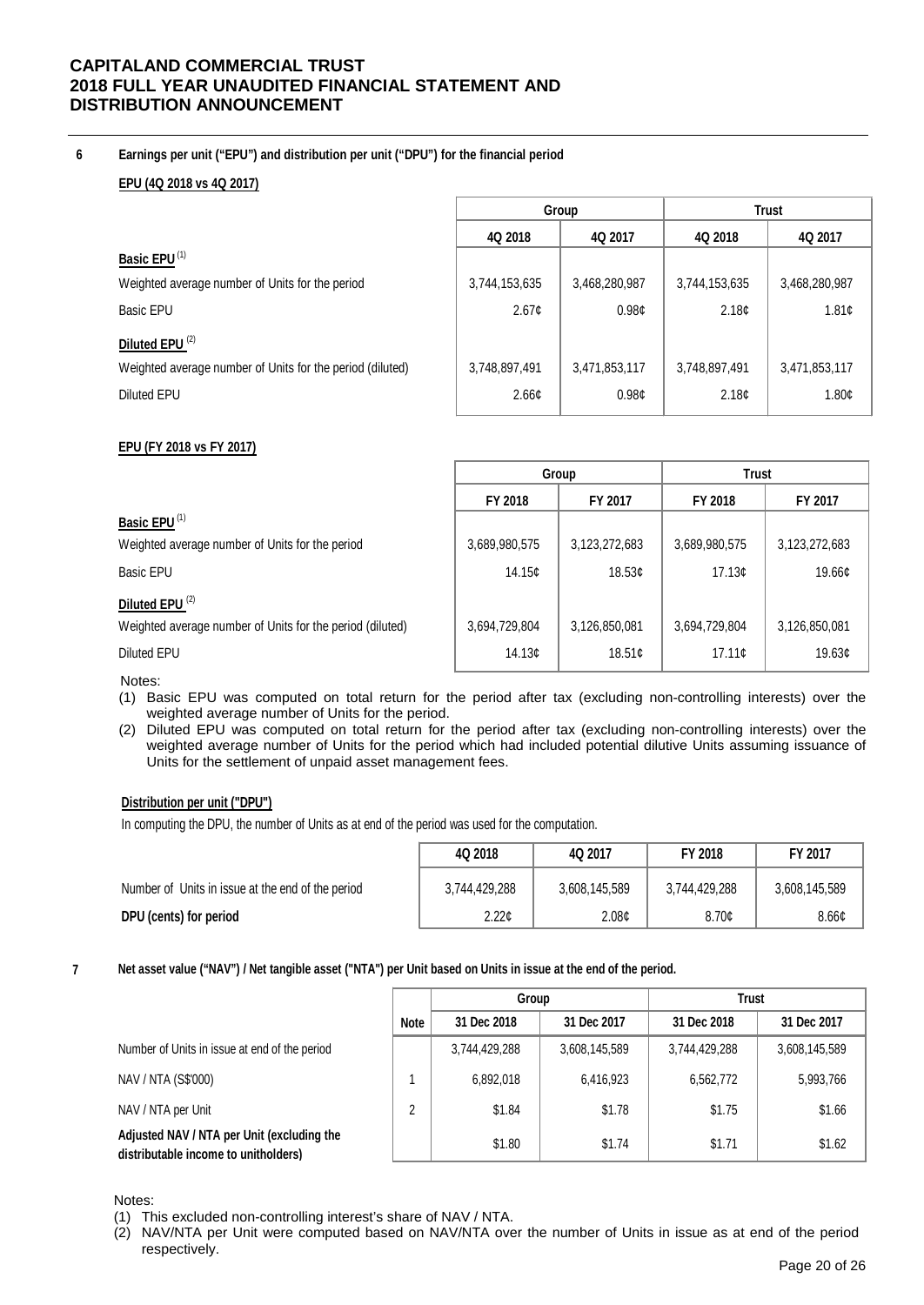#### **8 Review of the performance**

|                                                                  | Group     |           |           |            |            |           |
|------------------------------------------------------------------|-----------|-----------|-----------|------------|------------|-----------|
| <b>Statement of Total Return</b>                                 | 4Q 2018   | 4Q 2017   | Change    | FY 2018    | FY 2017    | Change    |
|                                                                  | S\$'000   | S\$'000   | $\%$      | S\$'000    | S\$'000    | $\%$      |
| Gross revenue                                                    | 99,025    | 86,292    | 14.8      | 393,968    | 337,457    | 16.7      |
| Property operating expenses                                      | (19, 758) | (18, 337) | 7.7       | (79, 358)  | (71, 989)  | 10.2      |
| Net property income                                              | 79,267    | 67,955    | 16.6      | 314,610    | 265,468    | 18.5      |
| Interest income                                                  | 1,261     | 1,469     | (14.2)    | 4,781      | 3,007      | 59.0      |
| Investment income                                                |           |           |           | 3,293      | 1,575      | <b>NM</b> |
| Amortisation of intangible asset                                 |           |           |           |            | (2,086)    | <b>NM</b> |
| Asset management fees:                                           |           |           |           |            |            |           |
| - Base fees                                                      | (2,007)   | (1, 951)  | 2.9       | (8, 125)   | (6,934)    | 17.2      |
| - Performance fees                                               | (3, 483)  | (2, 108)  | 65.2      | (12, 127)  | (9, 487)   | 27.8      |
| Trust and other operating expenses                               | (1,201)   | (788)     | 52.4      | (4,666)    | (2,588)    | 80.3      |
| Finance costs                                                    | (17, 332) | (18, 639) | (7.0)     | (84, 516)  | (68, 977)  | 22.5      |
| Net income before share of profit of joint ventures              | 56,505    | 45,938    | 23.0      | 213,250    | 179,978    | 18.5      |
| Share of profit (net of tax) of joint ventures                   | 26,035    | 15,564    | 67.3      | 118,097    | 84,883     | 39.1      |
| Net income                                                       | 82,540    | 61,502    | 34.2      | 331,347    | 264,861    | 25.1      |
| Net (loss) / gain on disposal of investment property             |           | (90)      | <b>NM</b> |            | 69,256     | <b>NM</b> |
| Net increase / (decrease) in fair value of investment properties | 18,959    | (24, 376) | <b>NM</b> | 197,843    | 248,398    | (20.4)    |
| Total return for the period before tax                           | 101,499   | 37,036    | <b>NM</b> | 529,190    | 582,515    | (9.2)     |
| Tax expense                                                      | (1, 473)  | (3, 176)  | (53.6)    | (6, 332)   | (3,688)    | 71.7      |
| Total return for the period after tax                            | 100,026   | 33,860    | <b>NM</b> | 522,858    | 578,827    | (9.7)     |
| <b>Distribution Statement</b>                                    |           |           |           |            |            |           |
| Total return attributable to unitholders                         | 99,814    | 33,860    | <b>NM</b> | 522,047    | 578,827    | (9.8)     |
| Net tax and other adjustments                                    | (46, 127) | 5,510     | <b>NM</b> | (305, 757) | (400, 094) | (23.6)    |
| Tax-exempt income distribution                                   | 3,850     | 8,000     | (51.9)    | 8,450      | 8,000      | 5.6       |
| Distribution from joint ventures                                 | 25,520    | 26,561    | (3.9)     | 96,991     | 97,766     | (0.8)     |
| Other gains distribution                                         |           | 1,100     | <b>NM</b> |            | 4,400      | <b>NM</b> |
| Distributable income to unitholders                              | 83,057    | 75,031    | 10.7      | 321,731    | 288,899    | 11.4      |
| DPU for the period                                               | 2.22¢     | 2.08¢     | 6.7       | 8.70c      | 8.66c      | 0.5       |

*NM – Not Meaningful*

### **Review of CCT Group's performance 4Q 2018 vs 4Q 2017**

- a) Gross revenue for 4Q 2018 was S\$99.0 million, an increase of S\$12.7 million or 14.8% over 4Q 2017. The increase was mainly due to contributions from AST2 and Gallileo which offset the loss in gross revenue due to divestment of Twenty Anson.
- b) Property operating expenses for 4Q 2018 were S\$19.8 million, S\$1.4 million or 7.7% higher than that of 4Q 2017. The increase was mainly due to the full quarter operating expenses of AST2 in 4Q 2018 while in 4Q 2017, only two months of operating expenses of AST2 were included. (AST2 was acquired on 1 November 2017), although the increase was partially offset by lower operating expenses arising from the divestment of Twenty Anson.
- c) Trust and other operating expenses in 4Q 2018 of S\$1.2 million increased by S\$0.4 million from 4Q 2017 mainly due to higher professional fees incurred.
- d) Finance costs of S\$17.3 million for 4Q 2018 were S\$1.3 million or 7.0% lower than 4Q 2017 largely due to prepayment of bank borrowings funded by divestment proceeds of Twenty Anson, offset by interest cost from higher bank borrowings arising from the acquisitions of AST2 and Gallileo.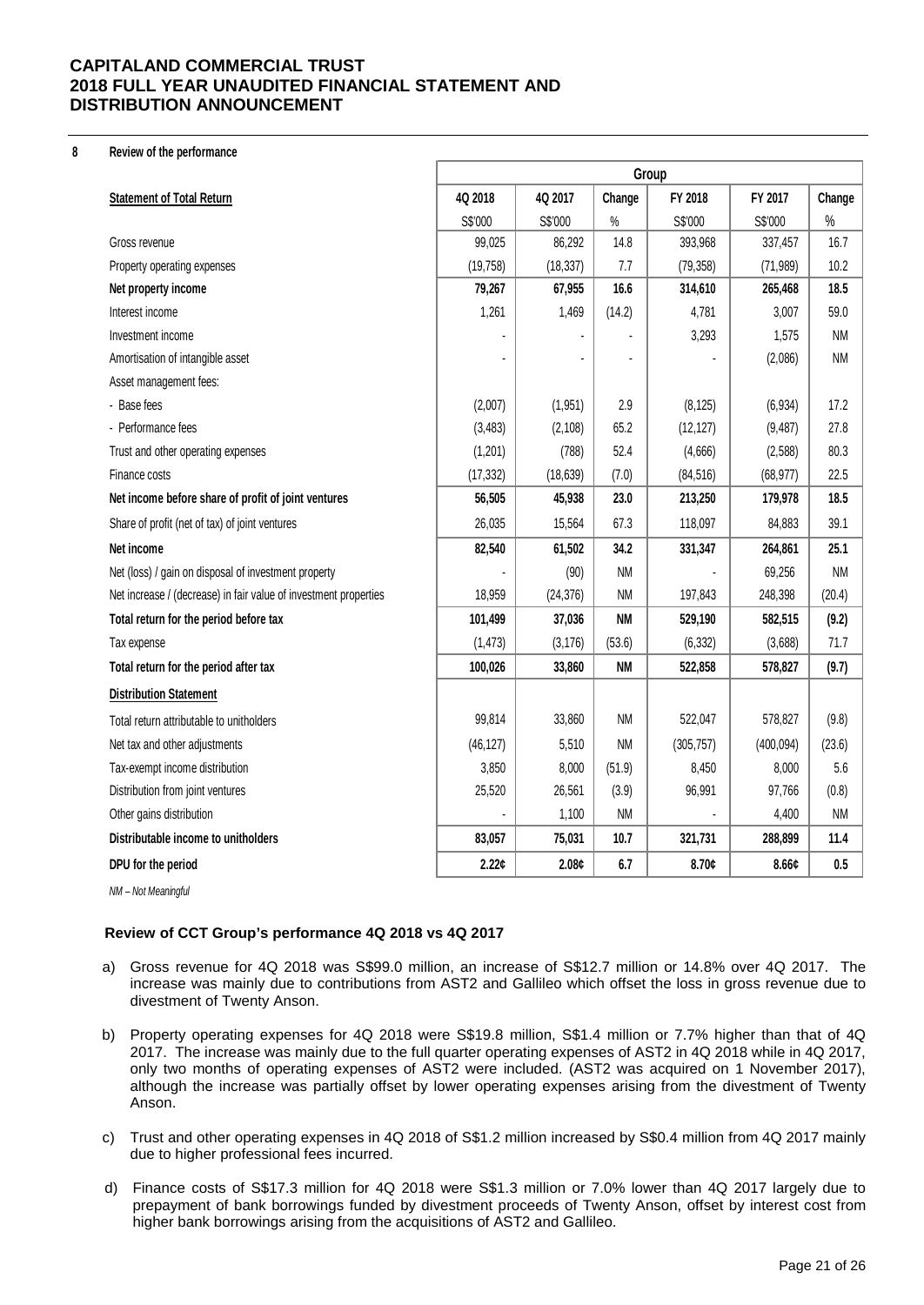- e) Share of profit of joint ventures relates to CCT's share of results RCS Trust (CCT's 60.0% interest), OGS LLP (CCT's 50.0% interest), GOT and GSRT (CCT's 45.0% interest).
- f) CCT's distributable income for 4Q 2018 of S\$83.0 million increased by 10.7% from that of 4Q 2017 due to higher net property income as well as the distribution of S\$3.9 million tax-exempt income from dividends paid by its subsidiaries that own AST2 and Gallileo.

#### **Review of CCT Group's performance FY 2018 vs FY 2017**

- a) Gross revenue for FY 2018 was S\$394.0 million, a lift of S\$56.5 million or 16.7% over FY 2017. The increase was mainly due to contributions from AST2 and Gallileo which offset the loss in gross revenue due to the divestments of One George Street, Golden Shoe Car Park, Wilkie Edge and Twenty Anson.
- b) Property operating expenses for FY 2018 were S\$79.4 million, an increase of S\$7.4 million or 10.2% from FY 2017 mainly due to property operating expenses of AST2 and Gallileo, albeit the increase was partially offset by the decrease in property operating expenses of the divested properties.
- c) Amortisation of intangible asset in FY 2017 relates to amortization of yield stabilization income in relation to Twenty Anson which was fully utilized in 3Q 2017.
- d) Trust and other operating expenses in FY 2018 of S\$4.7 million were higher than FY 2017 by S\$2.1 million or 80.3% mainly due to higher professional fees.
- e) Finance costs of S\$84.5 million for FY 2018 were S\$15.5 million or 22.5% higher than FY 2017 largely due to higher borrowings incurred for the acquisitions of AST2 and Gallileo, as well as one-off fees and expenses paid by MSO Trust for the prepayment of bank borrowings and pre-termination of interest rate swaps.
- f) Share of profit of joint ventures relates to CCT's share of results of RCS Trust (CCT's 60.0% interest), OGS LLP (CCT's 50.0% interest), GOT and GSRT (CCT's 45.0% interest). For FY 2017, the lower share of profit of joint ventures were in part due to OGS LLP's results being accounted only from 19 June 2017 to 31 December 2017.
- g) CCT's distributable income for FY 2018 of S\$321.7 million increased by 11.4% from that of FY 2017 due to higher net property income and the payment of S\$8.5 million tax-exempt income from the dividends paid by its subsidiaries that own AST2 and Gallileo.

#### **9 Variance from Previous Forecast / Prospect Statement**

CCT did not disclose any forecast to the market.

#### **10 Commentary on the competitive conditions of the industry in which the group operates and any known factors or events that may affect the group in the next reporting period and the next 12 months**

CCT ended financial year 2018 with stronger financial and operating metrics, reinforcing CCT's leading market position as Singapore's largest commercial office REIT by market capitalisation.

As at end 2018, negotiations for half of leases expiring in 2019 (by monthly gross rental income) have been completed. The Manager will continue to manage renewals for the balance expiring leases and take advantage of rising office rental market conditions. Based on data from CBRE Research, Singapore's average monthly Grade A office market rent increased by 14.9% year-on-year to S\$10.80 per square foot in 4Q 2018. Property consultants generally expect Grade A office market rent to continue trending upwards in 2019, although at a lower rate of 8% to 10%.

As part of proactive capital management efforts, the Manager has substantially refinanced borrowings due in 2019 ahead of its maturity date, except for the fixed rate notes due in December 2019. The Manager will continue to monitor interest rates in the current volatile interest rate environment.

The manager will continue to explore investment and value creation opportunities in Singapore and overseas. While remaining predominantly focused in Singapore, CCT looks to allocate up to 20% of investment properties overseas in key gateway cities of developed markets. Currently, only 5% of CCT's assets are located in Germany. On the longer horizon, CCT's growth pipeline includes the call option for the remaining 55% of CapitaSpring's commercial component not owned by CCT, exercisable within five years after the development's target completion in 1H 2021.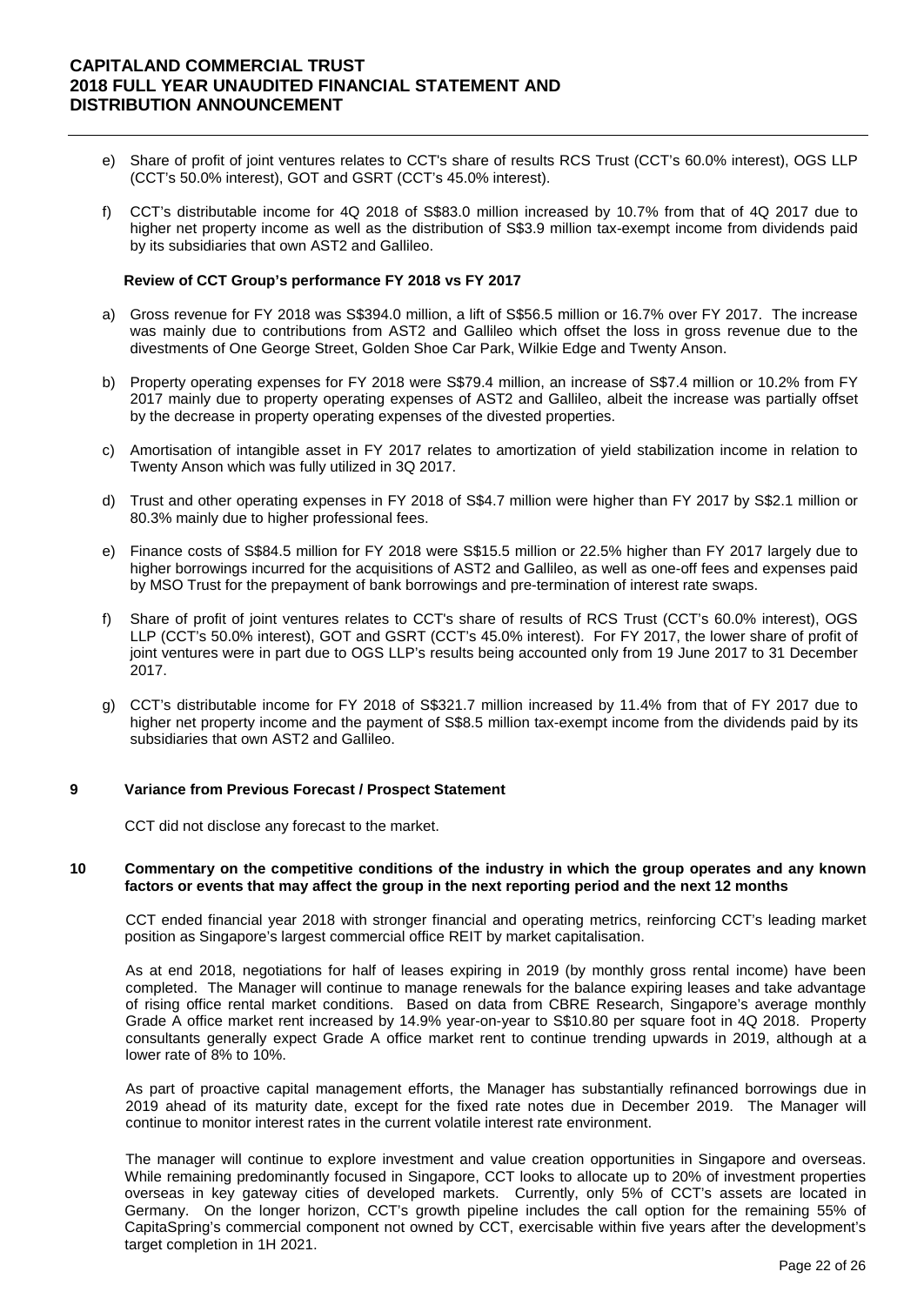### **11 Distributions**

#### **11(a) Current financial period**

| Any distributions declared for the current financial period? |                                                                                                                                                                                                                                                                                                                                                                                                                                                                                                                                                                                                                                                                            |                                                                                                         | Yes. |  |  |  |  |
|--------------------------------------------------------------|----------------------------------------------------------------------------------------------------------------------------------------------------------------------------------------------------------------------------------------------------------------------------------------------------------------------------------------------------------------------------------------------------------------------------------------------------------------------------------------------------------------------------------------------------------------------------------------------------------------------------------------------------------------------------|---------------------------------------------------------------------------------------------------------|------|--|--|--|--|
| Name of distribution                                         |                                                                                                                                                                                                                                                                                                                                                                                                                                                                                                                                                                                                                                                                            | Distribution for the period from 1 July 2018 to 31 December 2018                                        |      |  |  |  |  |
| Distribution type                                            | i)<br>ii)                                                                                                                                                                                                                                                                                                                                                                                                                                                                                                                                                                                                                                                                  | Taxable income distribution<br>Tax-exempt income distribution                                           |      |  |  |  |  |
| <b>Estimated Distribution rate</b>                           | i)<br>ii)                                                                                                                                                                                                                                                                                                                                                                                                                                                                                                                                                                                                                                                                  | Taxable income distribution: 4.22 cents per unit<br>Tax-exempt income distribution: 0.20 cents per unit |      |  |  |  |  |
| Par value of units                                           |                                                                                                                                                                                                                                                                                                                                                                                                                                                                                                                                                                                                                                                                            | Not meaningful                                                                                          |      |  |  |  |  |
| Tax rate                                                     | Taxable income distribution<br>Qualifying investors and individuals (other than those who hold their units through a<br>partnership) will generally receive pre-tax distributions. These distributions are<br>exempt from tax in the hands of individuals unless such distributions are derived<br>through a Singapore partnership or from the carrying on of a trade, business or<br>profession.<br>Qualifying foreign non-individual investors will receive their distributions after<br>deduction of tax at the rate of 10%.<br>All other investors will receive their distributions after deduction of tax at the rate of<br>$17%$ .<br>Tax-exempt income distribution |                                                                                                         |      |  |  |  |  |
| Books closure date:                                          |                                                                                                                                                                                                                                                                                                                                                                                                                                                                                                                                                                                                                                                                            | Tax-exempt income distribution is exempt from tax in the hands of all unitholders.<br>1 February 2019   |      |  |  |  |  |
| Date payable                                                 |                                                                                                                                                                                                                                                                                                                                                                                                                                                                                                                                                                                                                                                                            | 28 February 2019                                                                                        |      |  |  |  |  |
|                                                              |                                                                                                                                                                                                                                                                                                                                                                                                                                                                                                                                                                                                                                                                            |                                                                                                         |      |  |  |  |  |

### **11(b) Corresponding period of the preceding financial period**

Any distributions declared for the corresponding period of the preceding financial period? Yes

| Name of distribution | Distribution for the period from 1 July 2017 to 31 December 2017                                                                                                                                                                                                                                                                                                                                  |  |  |  |  |  |
|----------------------|---------------------------------------------------------------------------------------------------------------------------------------------------------------------------------------------------------------------------------------------------------------------------------------------------------------------------------------------------------------------------------------------------|--|--|--|--|--|
| Distribution type    | Taxable income distribution<br>ii)<br>Tax-exempt income distribution<br>iii)<br>Other gains distribution<br>iv)                                                                                                                                                                                                                                                                                   |  |  |  |  |  |
| Distribution rate    | Taxable income distribution: 3.76 cents per unit<br>ii)<br>Tax-exempt income distribution: 0.22 cents per unit<br>iii)<br>Other gains distribution: 0.12 cents per unit<br>iii)                                                                                                                                                                                                                   |  |  |  |  |  |
| Par value of units   | Not meaningful                                                                                                                                                                                                                                                                                                                                                                                    |  |  |  |  |  |
| Tax rate             | Taxable income distribution<br>Qualifying investors and individuals (other than those who hold their units through a<br>partnership) will generally receive pre-tax distributions. These distributions are<br>exempt from tax in the hands of individuals unless such distributions are derived<br>through a Singapore partnership or from the carrying on of a trade, business or<br>profession. |  |  |  |  |  |
|                      | Qualifying foreign non-individual investors will receive their distributions after<br>deduction of tax at the rate of 10%.                                                                                                                                                                                                                                                                        |  |  |  |  |  |
|                      | All other investors will receive their distributions after deduction of tax at the rate of<br>17%.                                                                                                                                                                                                                                                                                                |  |  |  |  |  |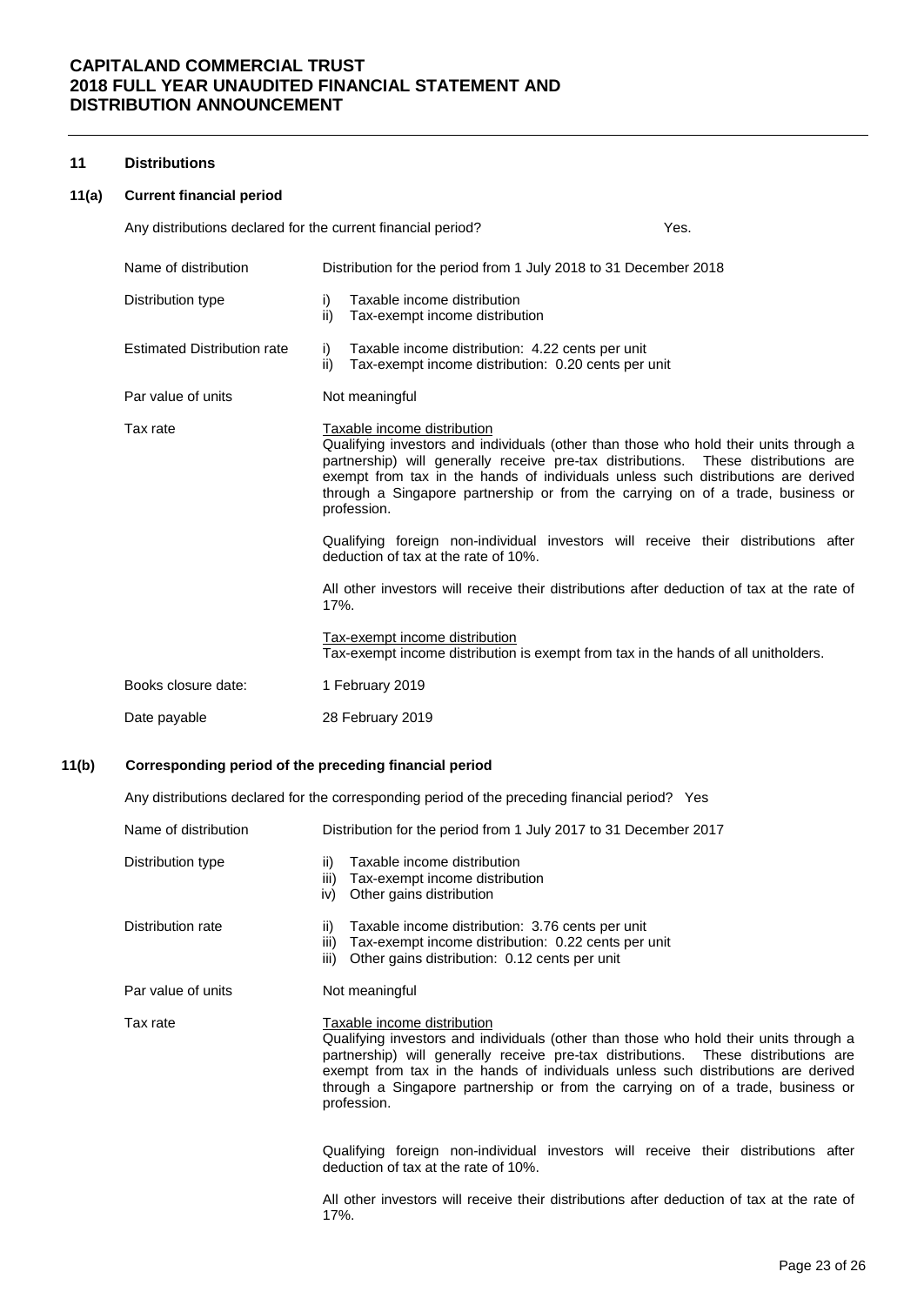Tax-exempt income distribution Tax-exempt income distribution is exempt from tax in the hands of all unitholders.

Other Gains Distribution Distribution of Other Gains is not a taxable distribution to unitholders.

Books closure date: 2 February 2018

Date payable 28 February 2018

### **12 If no distribution has been declared/recommended, a statement to that effect**

Not applicable.

### **13 General mandate relating to interested party transactions**

CCT has not obtained a general mandate from unitholders for Interested Person Transactions.

### **14 Confirmation that issuer has procured undertakings from all its Directors and Executive Officers (in the format set out in Appendix 7.7) under Rule 720(1)**

The Manager confirms that it has procured undertakings from all its Directors and executive officers in the format set out in Appendix 7.7 of the Listing Manual.

### **15 Segmental information**

|                                      |             |         |                |           | <b>Percentage of Total</b><br><b>Gross Revenue</b> |         |
|--------------------------------------|-------------|---------|----------------|-----------|----------------------------------------------------|---------|
| <b>Total Gross Revenue</b>           |             |         |                |           |                                                    |         |
| by business segments                 |             | FY 2018 | FY 2017        | Change    | FY 2018                                            | FY 2017 |
|                                      | <b>Note</b> | S\$'000 | <b>S\$'000</b> | %         | $\%$                                               | $\%$    |
| <b>Singapore</b>                     |             |         |                |           |                                                    |         |
| Asia Square Tower 2                  | 1           | 104,962 | 15,912         | NM        | 27                                                 | 4.7     |
| CapitaGreen                          |             | 91,121  | 89,755         | 1.5       | 23.1                                               | 26.6    |
| <b>Capital Tower</b>                 |             | 71,409  | 71,955         | (0.8)     | 18.1                                               | 21.3    |
| Six Battery Road                     |             | 68,887  | 68,438         | 0.7       | 17.5                                               | 20.3    |
| One George Street                    | 2           |         | 24,197         | NM        |                                                    | 7.2     |
| Other Office / Commercial Buildings  | 3           | 44,826  | 67,200         | (33.3)    | 11                                                 | 19.9    |
| <b>Subtotal- Singapore buildings</b> |             | 381,205 | 337,457        | 13.0      | 96.8                                               | 100.0   |
| <b>Overseas (Germany)</b>            |             |         |                |           |                                                    |         |
| Gallileo                             | 4           | 12,763  | $\blacksquare$ | NM        | 3.2                                                |         |
| <b>Subtotal - Overseas Building</b>  |             | 12,763  | ۰.             | <b>NM</b> | 3.2                                                |         |
| Total gross revenue                  |             | 393,968 | 337,457        | 16.7      | 100.0                                              | 100.0   |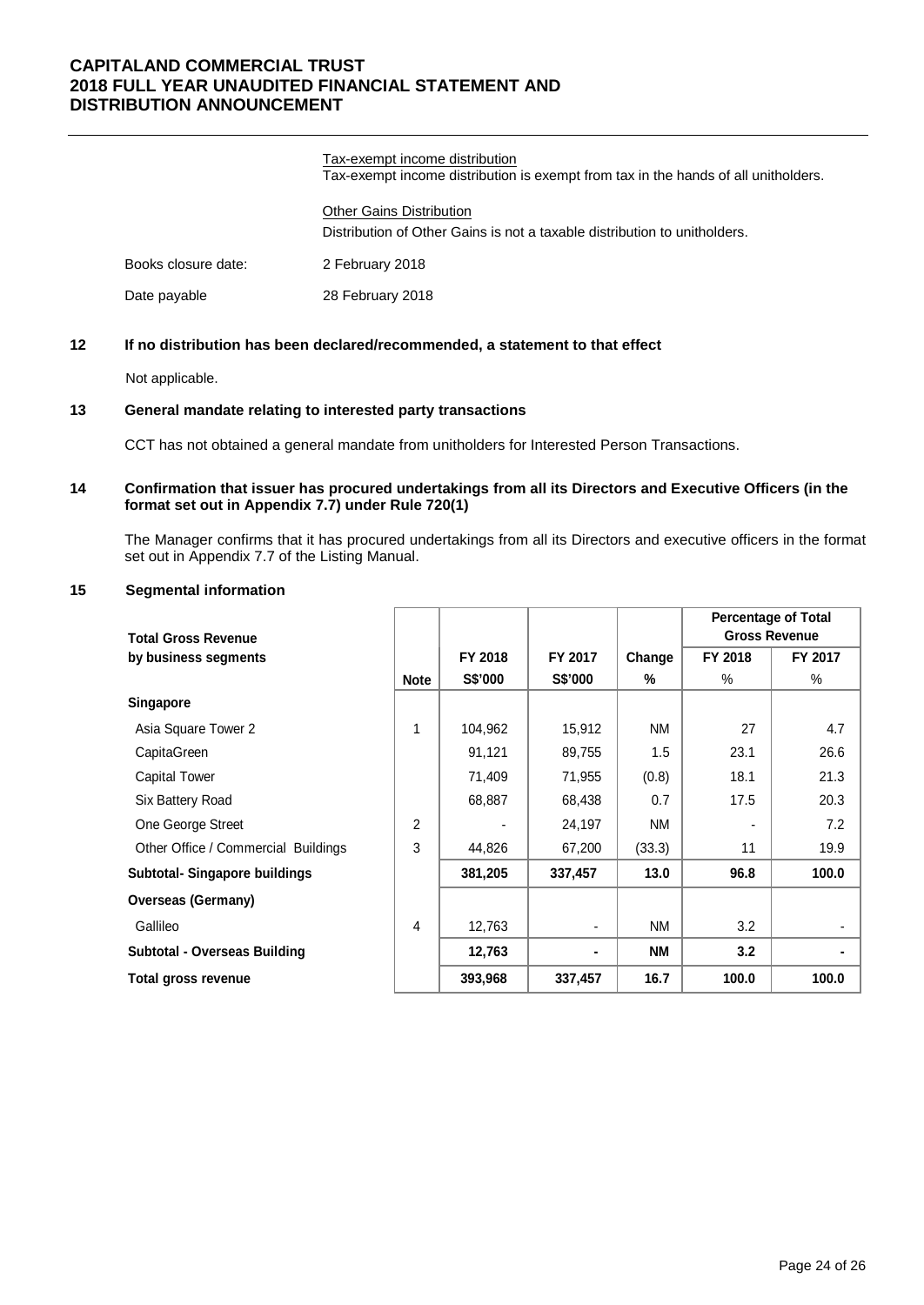| <b>Net Property Income</b>           |             |         |         |           | <b>Percentage of Total</b><br><b>Net Property Income</b> |         |
|--------------------------------------|-------------|---------|---------|-----------|----------------------------------------------------------|---------|
| by business segments                 |             | FY 2018 | FY 2017 | Change    | FY 2018                                                  | FY 2017 |
|                                      | <b>Note</b> | S\$'000 | S\$'000 | %         | $\%$                                                     | $\%$    |
| <b>Singapore</b>                     |             |         |         |           |                                                          |         |
| Asia Square Tower 2                  | 1           | 80,024  | 12,929  | <b>NM</b> | 25                                                       | 4.9     |
| CapitaGreen                          |             | 73,319  | 70,143  | 4.5       | 23.3                                                     | 26.4    |
| <b>Capital Tower</b>                 |             | 54,767  | 54,247  | 1.0       | 17.4                                                     | 20.4    |
| Six Battery Road                     |             | 55,104  | 53,744  | 2.5       | 17.6                                                     | 20.2    |
| One George Street                    | 2           |         | 19,169  | NM        |                                                          | 7.2     |
| Other Office / Commercial Buildings  | 3           | 39,070  | 55,236  | (29.3)    | 12 <sup>2</sup>                                          | 20.8    |
| <b>Subtotal-Singapore buildings</b>  |             | 302,284 | 265,468 | 13.9      | 96.1                                                     | 100.0   |
| <b>Overseas (Frankfurt, Germany)</b> |             |         |         |           |                                                          |         |
| Gallileo                             |             | 12,326  |         | <b>NM</b> | 3.9                                                      |         |
| <b>Subtotal - Overseas Building</b>  | 4           | 12,326  |         | <b>NM</b> | 3.9                                                      |         |
| Total net property income            |             | 314,610 | 265,468 | 18.5      | 100.0                                                    | 100.0   |

Notes:

- (1) Full year contribution from AST2 in FY 2018. AST2 was acquired on 1 November 2017 and hence accounted for only two months of revenue and net property income in FY 2017.
- (2) One George Street was divested to OGS LLP on 19 June 2017. CCT has 50.0% interest in OGS LLP. The financial performance of One George Street is therefore accounted as share of results of joint ventures.
- (3) Other Office / Commercial Buildings comprise 21 Collyer Quay, Twenty Anson (prior to its divestment on 29 August 2018) and Bugis Village (FY 2017: comprise 21 Collyer Quay, Twenty Anson, Bugis Village, Golden Shoe Car Park and Wilkie Edge)
- (4) Gallileo was acquired on 18 June 2018.
- **16 In the review of performance, the factors leading to any material changes in contributions to turnover and earnings by the business or geographical segments.**

Refer to the review of actual performance on page 21 to 23 (paragraph 8).

### **17 Breakdown of gross revenue and net income**

|                                             | FY 2018 | <b>FY 2017</b> | Change |
|---------------------------------------------|---------|----------------|--------|
|                                             | S\$'000 | S\$'000        | %      |
| Gross revenue reported for first half year  | 194.433 | 177.020        | 9.8    |
| Net income for first half year              | 176.809 | 137.201        | 28.9   |
| Gross revenue reported for second half year | 199,535 | 160.437        | 24.4   |
| Net income for second half year             | 154,538 | 127,660        | 21.1   |

#### **18 A breakdown of the total annual distribution for the current full year and its previous full year is as follows:-**

|                                                | FY 2018                  | FY 2017 |
|------------------------------------------------|--------------------------|---------|
|                                                | S\$'000                  | S\$'000 |
| In respect of the period:                      |                          |         |
| 1 July 2018 to 31 December 2018 <sup>(1)</sup> |                          |         |
| 1 January 2018 to 30 June 2018                 | 155,989                  |         |
| 1 July 2017 to 31 December 2017                | 148.140                  |         |
| 1 January 2017 to 30 June 2017                 |                          | 140.759 |
| 1 July 2016 to 31 December 2016                | $\overline{\phantom{0}}$ | 139,104 |
| Note:                                          |                          |         |

(1) Please refer to distributions on page 23 (paragraph 11(a)).